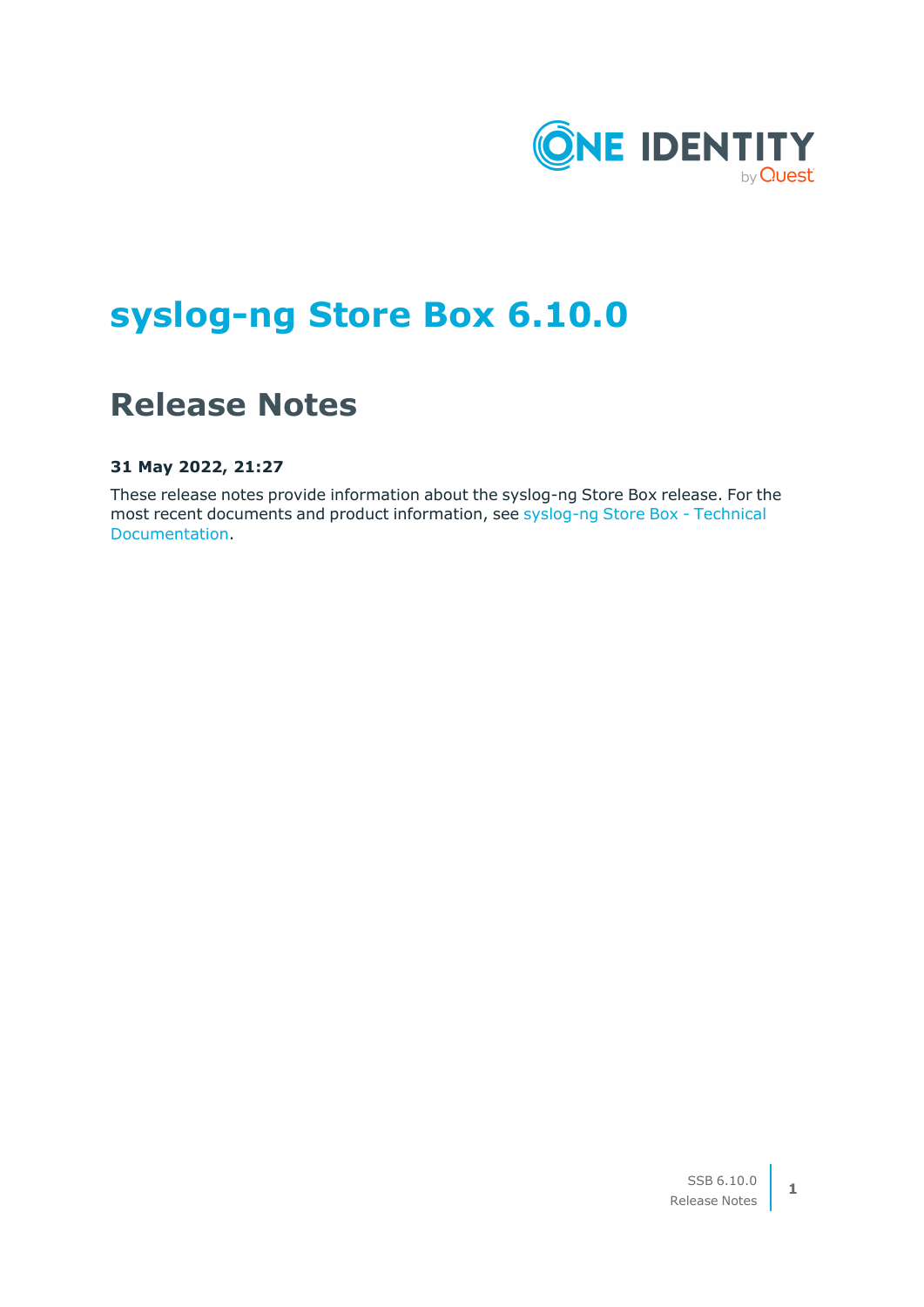# **About this release**

Welcome to syslog-ng Store Box. This document describes what is new in the latest version of syslog-ng Store Box (SSB).

This is a Feature Release, which means that it will be supported for 6 months after the original publication date and for 2 months after a succeeding Feature or LTS Release is published (whichever date is later). Note that only the last of the feature releases is supported - for example, when a new feature release comes out, the last one becomes unsupported.

For a full description on stable and feature releases, open the SSB [product](https://support.oneidentity.com/syslog-ng-store-box) page on the [Support](https://support.oneidentity.com/syslog-ng-store-box) Portal and navigate to **Product Life Cycle & Policies > Product Support Policies > Software Product Support Lifecycle Policy**.

NOTE: Due to complexity of deployment, configuration, and design, you may require assistance from One Identity [Professional](https://support.oneidentity.com/professional-services-product-select/) Services while introducing new or additional:

- sources
- $\cdot$  destinations
- $\cdot$  log paths
- significant increases in log volume.

One Identity Professional Services is equipped and trained to evaluate the needs of any organization, and to provide configuration and architectural recommendations that help our users get the most out of any SSB version.

One Identity Professional Services offer assistance in planning and scoping for current needs, as well as recommendations for the future to ensure success.

## **New features**

New features in syslog-ng Store Box (SSB) version 6.10.0:

- SSB now supports adding additional disks in VMware ESXi.
- Microsoft Sentinel destination: The Domain field, which specifies the Azure domain of the workspace, has been added.

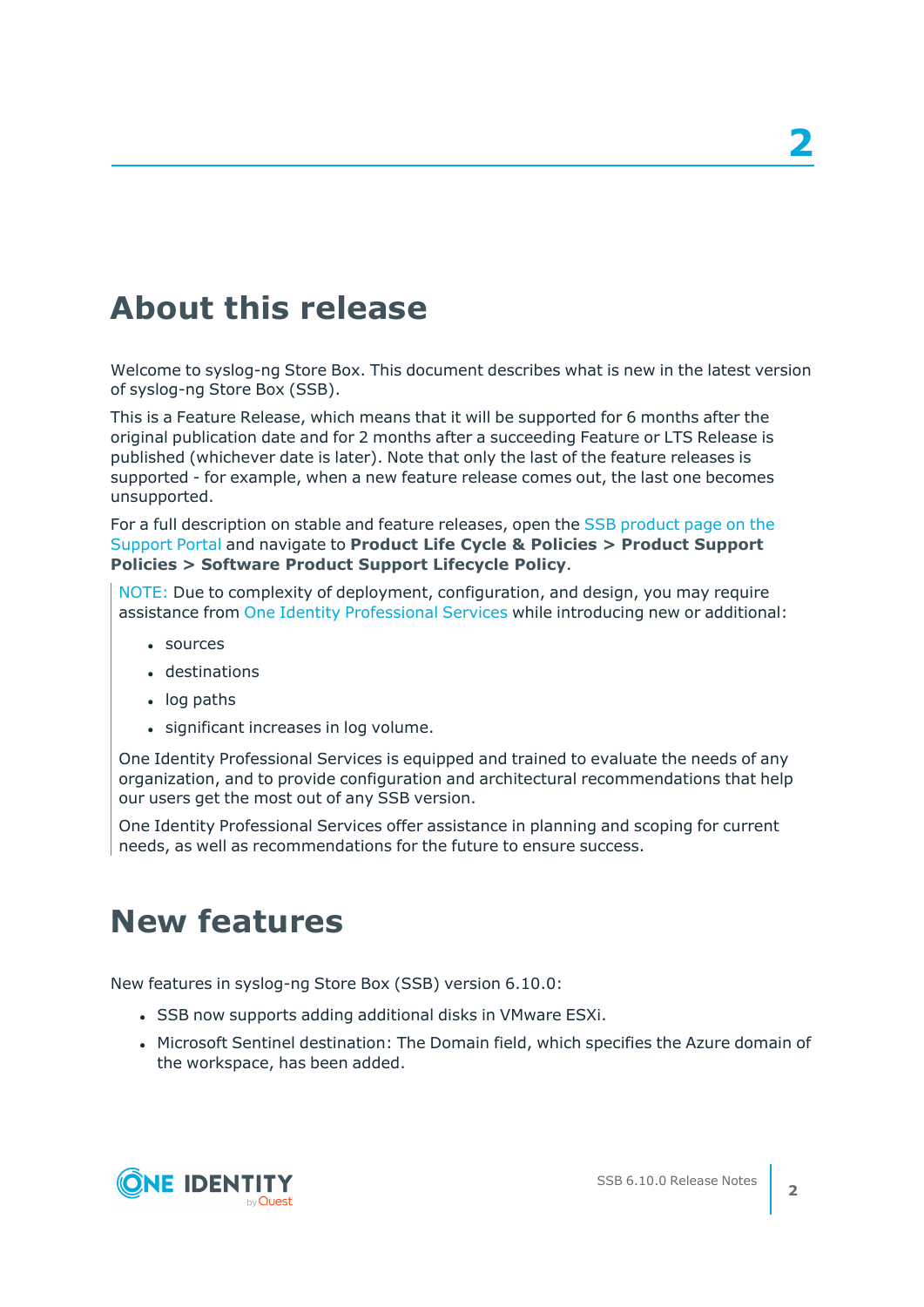- During the initial configuration phase, you can transfer logspaces and configuration from an existing SSB node.
- User managament and access control: You can use OpenID Connect (Single Sign-On) to authenticate users.

## **Removed features and unsupported product versions**

The following is a list of features and product versions that are no longer supported in syslog-ng Store Box (SSB) version 6.10.0, and other limitations concerning SSB version 6.10.0.

## **A** CAUTION:

**Starting from 01 March 2021, SSB version 5 LTS is not supported anymore.**

**CAUTION: Before upgrading to SSB version 6.10.0 in High Availability (HA) mode, ensure that the nodes have already been restarted since the last upgrade. Otherwise, you have to restart the nodes before upgrading SSB to version 6.10.0.**

## **Resolved issues**

The following is a list of issues addressed in this release.

#### **Table 1: Resolved issues in SSB version 6.10.0**

| <b>Resolved Issue</b>                                                                                                                                                    | <b>Issue ID</b>    |
|--------------------------------------------------------------------------------------------------------------------------------------------------------------------------|--------------------|
| The default SQL source fetch-query timeout of 5 seconds was too short<br>in some cases. Now, the fetch-query timeout of SQL sources has been<br>increased to 30 seconds. | SYSLOGDEV-<br>6328 |
| LDAP authentication was not possible if the server certificate was issued                                                                                                | SYSLOGDEV-         |
| by an intermediate CA. This is now fixed.                                                                                                                                | 6251               |
| Added protection for certain input fields in Authentication page to                                                                                                      | SYSLOGDEV-         |
| prevent logged users to reveal their contents.                                                                                                                           | 6312               |

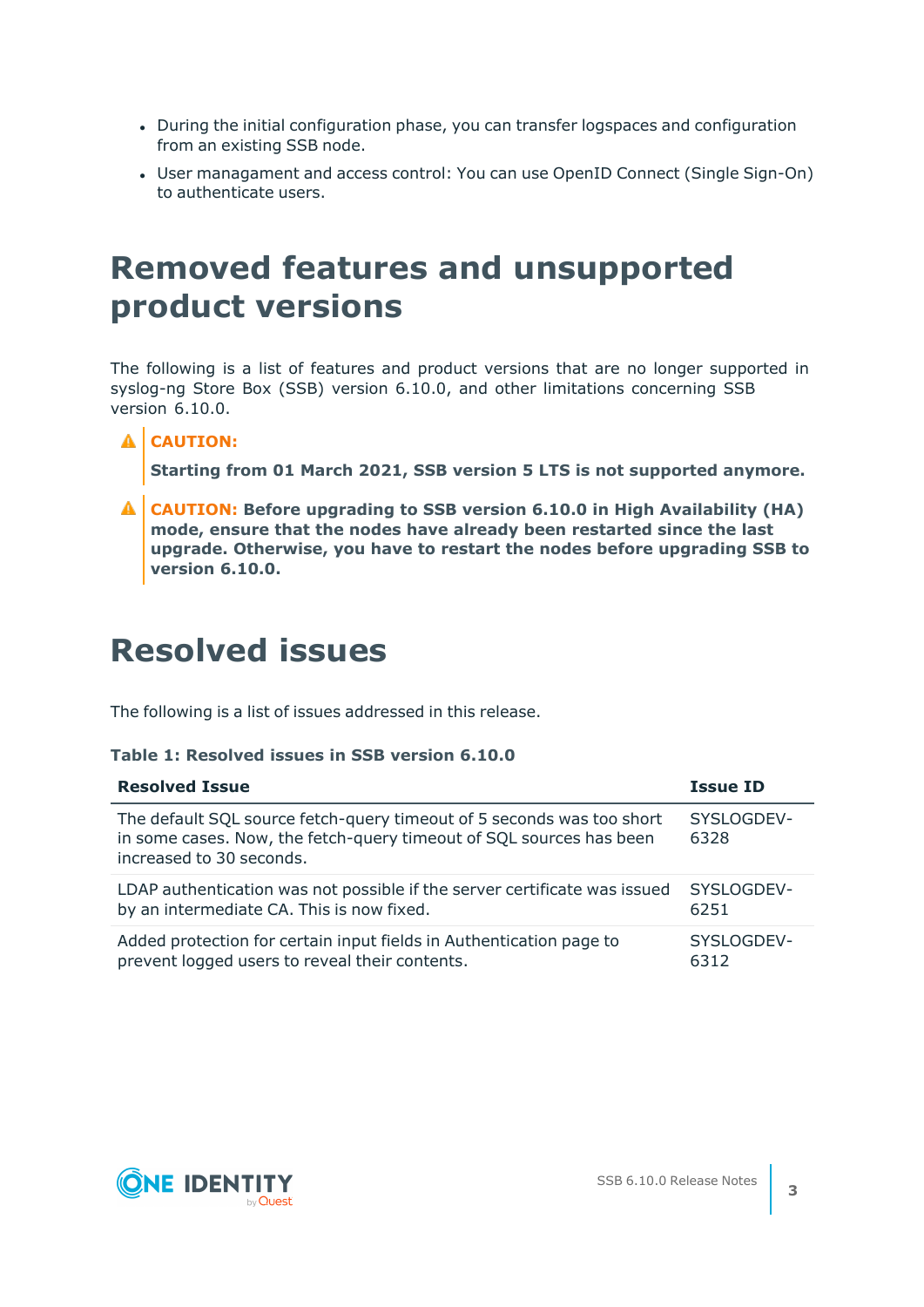| <b>Resolved Issue</b> | <b>Issue ID</b> |
|-----------------------|-----------------|
| bash                  | CVE-2019-18276  |
| bind9                 | CVE-2021-25219  |
|                       | CVE-2021-25220  |
| busybox               | CVE-2021-28831  |
|                       | CVE-2021-423    |
|                       | CVE-2021-42374  |
|                       | CVE-2021-42378  |
|                       | CVE-2021-42379  |
|                       | CVE-2021-42380  |
|                       | CVE-2021-42381  |
|                       | CVE-2021-42382  |
|                       | CVE-2021-42384  |
|                       | CVE-2021-42385  |
|                       | CVE-2021-42386  |
| chrony                | CVE-2020-14367  |
| curl                  | CVE-2022-22576  |
|                       | CVE-2022-27774  |
|                       | CVE-2022-27775  |
|                       | CVE-2022-27776  |
|                       | CVE-2022-27781  |
|                       | CVE-2022-27782  |
| cyrus-sasl2           | CVE-2022-24407  |
| dbus                  | CVE-2020-35512  |

**Table 2: Resolved Common Vulnerabilities and Exposures (CVE) in SSB version 6.10.0**

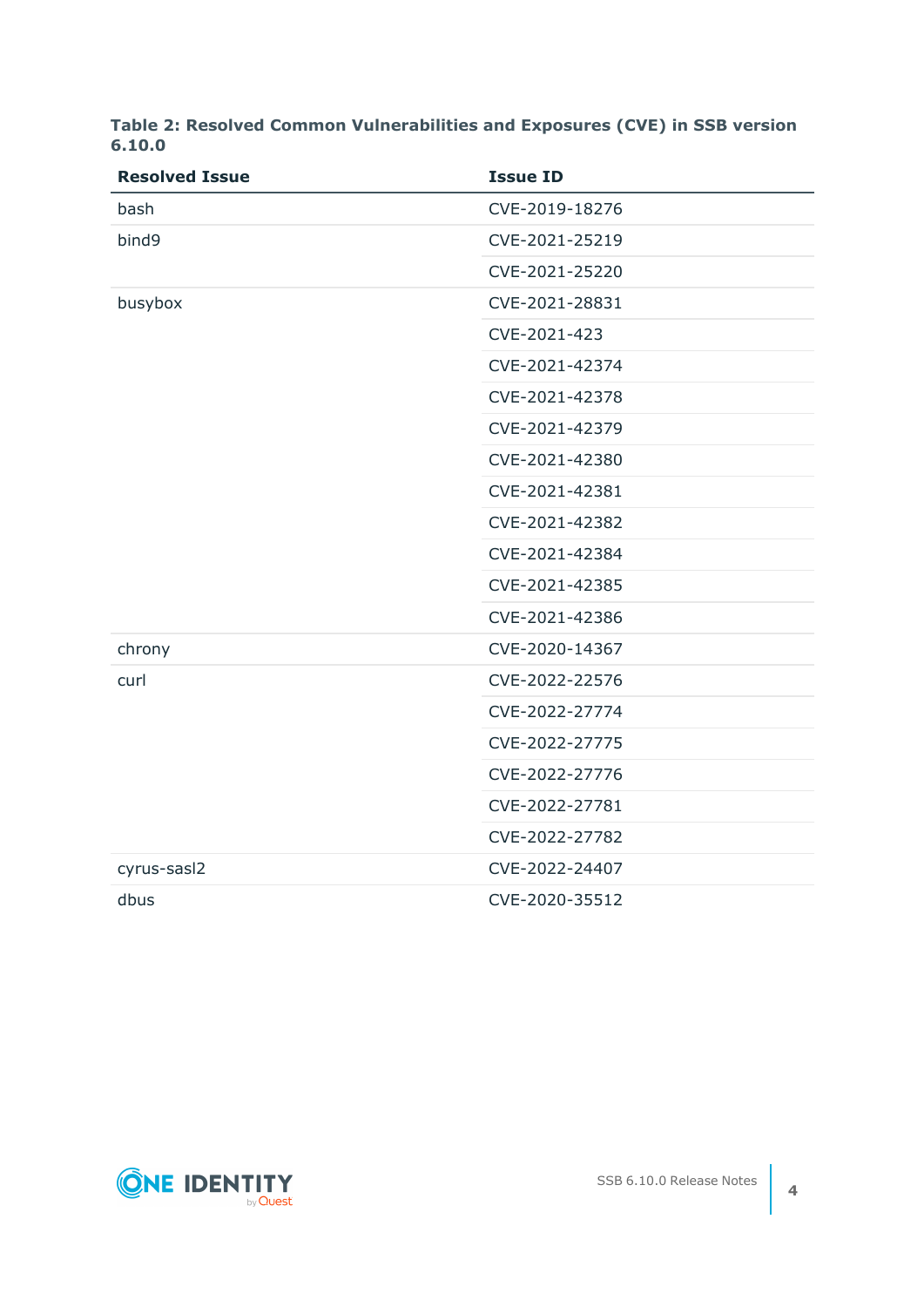| <b>Resolved Issue</b> | <b>Issue ID</b> |
|-----------------------|-----------------|
| expat                 | CVE-2021-45960  |
|                       | CVE-2021-46143  |
|                       | CVE-2022-22822  |
|                       | CVE-2022-22823  |
|                       | CVE-2022-22824  |
|                       | CVE-2022-22825  |
|                       | CVE-2022-22826  |
|                       | CVE-2022-22827  |
|                       | CVE-2022-23852  |
|                       | CVE-2022-23990  |
|                       | CVE-2022-25235  |
|                       | CVE-2022-25236  |
|                       | CVE-2022-25313  |
|                       | CVE-2022-25314  |
|                       | CVE-2022-25315  |
| glibc                 | CVE-2016-10228  |
|                       | CVE-2019-25013  |
|                       | CVE-2020-27618  |
|                       | CVE-2020-29562  |
|                       | CVE-2020-6096   |
|                       | CVE-2021-3326   |
|                       | CVE-2021-35942  |
|                       | CVE-2021-3999   |
|                       | CVE-2022-23218  |
|                       | CVE-2022-23219  |
| gzip                  | CVE-2022-1271   |
| icu                   | CVE-2020-21913  |
| libxml2               | CVE-2022-23308  |
|                       | CVE-2022-29824  |

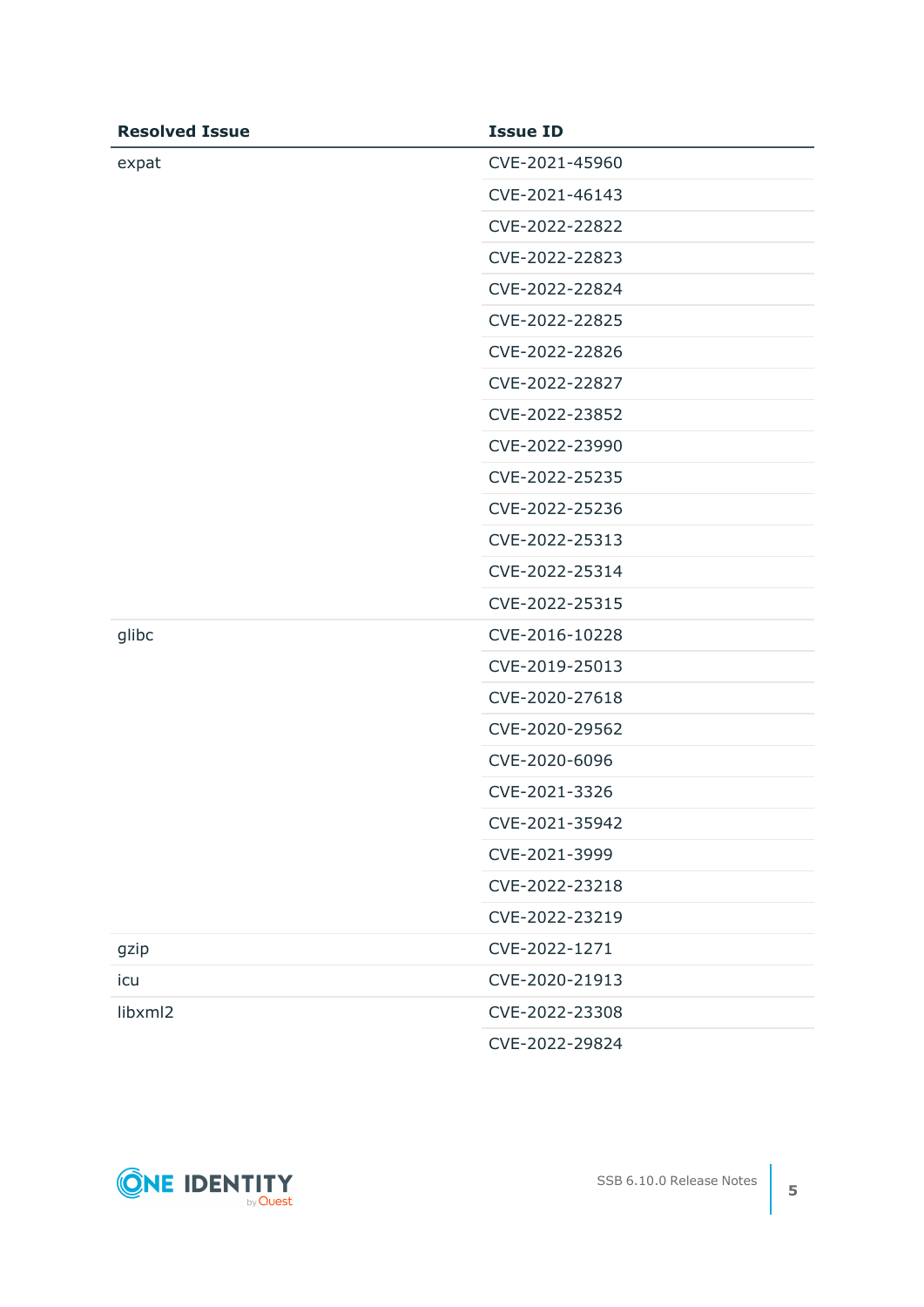| <b>Resolved Issue</b> | <b>Issue ID</b> |
|-----------------------|-----------------|
| linux                 | CVE-2018-25020  |
|                       | CVE-2019-19449  |
|                       | CVE-2020-36322  |
|                       | CVE-2020-36385  |
|                       | CVE-2021-26401  |
|                       | CVE-2021-28950  |
|                       | CVE-2021-3506   |
|                       | CVE-2021-3759   |
|                       | CVE-2021-38199  |
|                       | CVE-2021-4002   |
|                       | CVE-2021-40490  |
|                       | CVE-2021-4083   |
|                       | CVE-2021-4155   |
|                       | CVE-2021-43975  |
|                       | CVE-2022-0001   |
|                       | CVE-2022-0330   |
|                       | CVE-2022-0435   |
|                       | CVE-2022-0492   |
|                       | CVE-2022-0847   |
|                       | CVE-2022-22942  |
|                       | CVE-2022-26490  |
|                       | CVE-2022-27223  |
|                       | CVE-2022-27666  |
| <b>Ixml</b>           | CVE-2021-43818  |

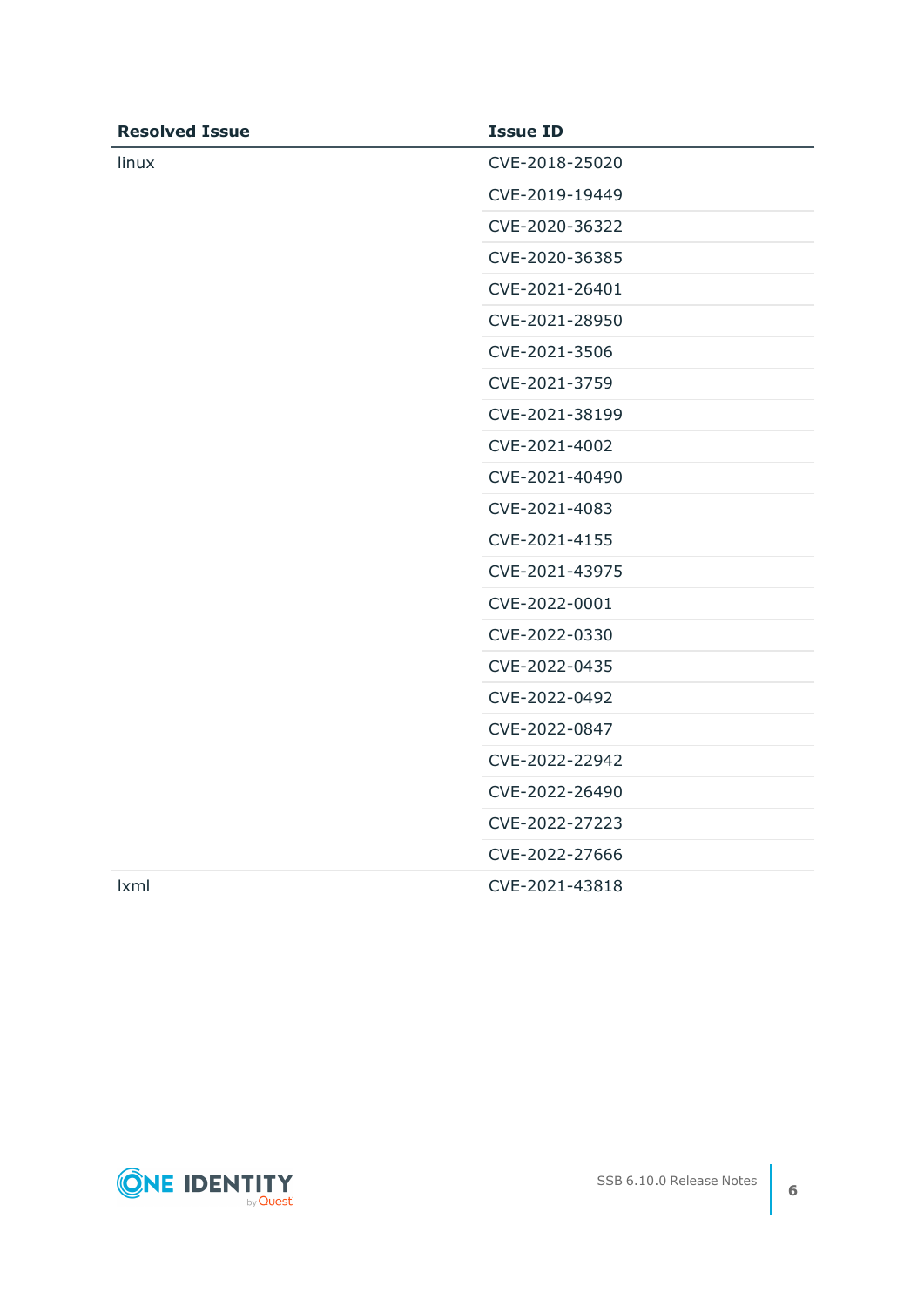| <b>Resolved Issue</b> | <b>Issue ID</b> |
|-----------------------|-----------------|
| mysql-5.7             | CVE-2021-35604  |
|                       | CVE-2021-35624  |
|                       | CVE-2022-21245  |
|                       | CVE-2022-21270  |
|                       | CVE-2022-21303  |
|                       | CVE-2022-21304  |
|                       | CVE-2022-21344  |
|                       | CVE-2022-21367  |
|                       | CVE-2022-21417  |
|                       | CVE-2022-21427  |
|                       | CVE-2022-21444  |
|                       | CVE-2022-21451  |
|                       | CVE-2022-21454  |
|                       | CVE-2022-21460  |
| nss                   | CVE-2020-25648  |
|                       | CVE-2021-43527  |

**ONE IDENTITY**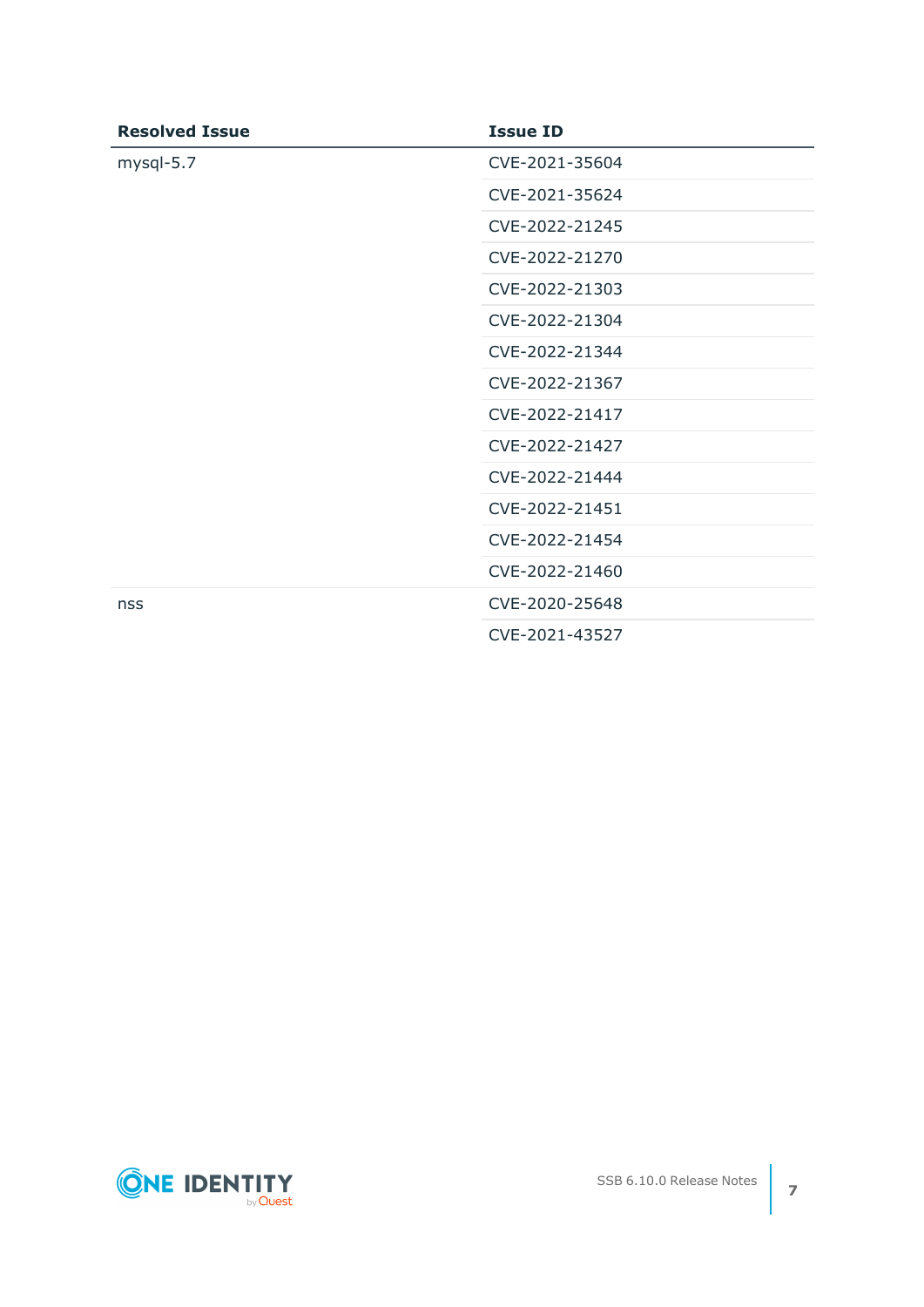| <b>Resolved Issue</b> | <b>Issue ID</b> |
|-----------------------|-----------------|
| openjdk-8             | CVE-2021-2341   |
|                       | CVE-2021-2369   |
|                       | CVE-2021-2388   |
|                       | CVE-2021-35550  |
|                       | CVE-2021-35556  |
|                       | CVE-2021-35559  |
|                       | CVE-2021-35561  |
|                       | CVE-2021-35564  |
|                       | CVE-2021-35565  |
|                       | CVE-2021-35567  |
|                       | CVE-2021-35578  |
|                       | CVE-2021-35586  |
|                       | CVE-2021-35588  |
|                       | CVE-2021-35603  |
| openIdap              | CVE-2022-29155  |
| openssl               | CVE-2022-0778   |
|                       | CVE-2022-1292   |
| postgresql-10         | CVE-2021-23214  |
|                       | CVE-2021-23222  |

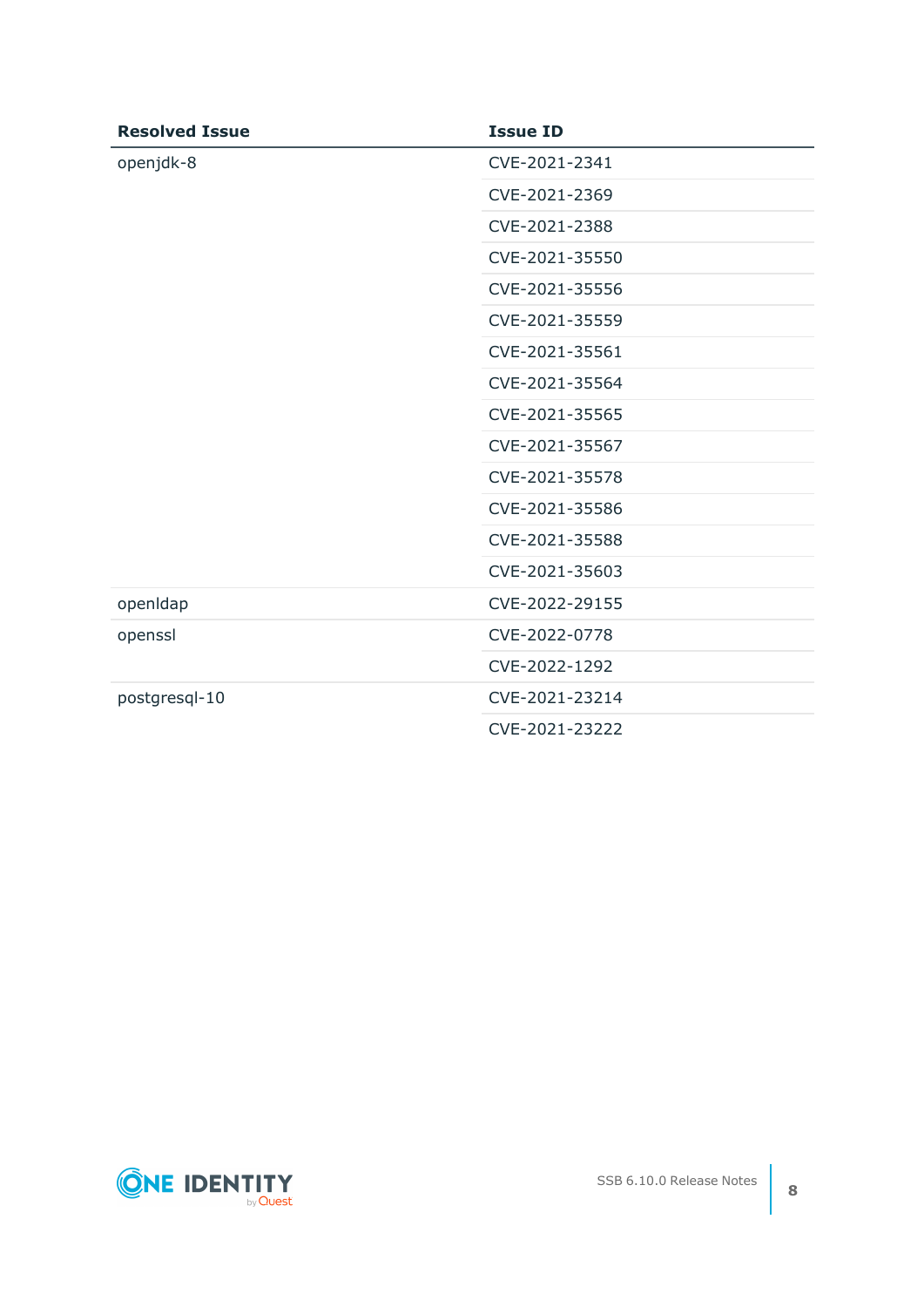| <b>Resolved Issue</b> | <b>Issue ID</b> |
|-----------------------|-----------------|
| python3.6             | CVE-2018-20852  |
|                       | CVE-2019-10160  |
|                       | CVE-2019-16056  |
|                       | CVE-2019-16935  |
|                       | CVE-2019-17514  |
|                       | CVE-2019-18348  |
|                       | CVE-2019-20907  |
|                       | CVE-2019-5010   |
|                       | CVE-2019-9636   |
|                       | CVE-2019-9674   |
|                       | CVE-2019-9740   |
|                       | CVE-2019-9947   |
|                       | CVE-2019-9948   |
|                       | CVE-2020-14422  |
|                       | CVE-2020-26116  |
|                       | CVE-2020-27619  |
|                       | CVE-2020-8492   |
|                       | CVE-2021-3177   |
|                       | CVE-2021-3426   |
|                       | CVE-2021-3733   |
|                       | CVE-2021-3737   |
|                       | CVE-2021-4189   |
|                       | CVE-2022-0391   |
| rsync                 | CVE-2018-25032  |
| samba                 | CVE-2016-2124   |
|                       | CVE-2020-25717  |
|                       | CVE-2020-25722  |
|                       | CVE-2021-3671   |
|                       | CVE-2021-44142  |

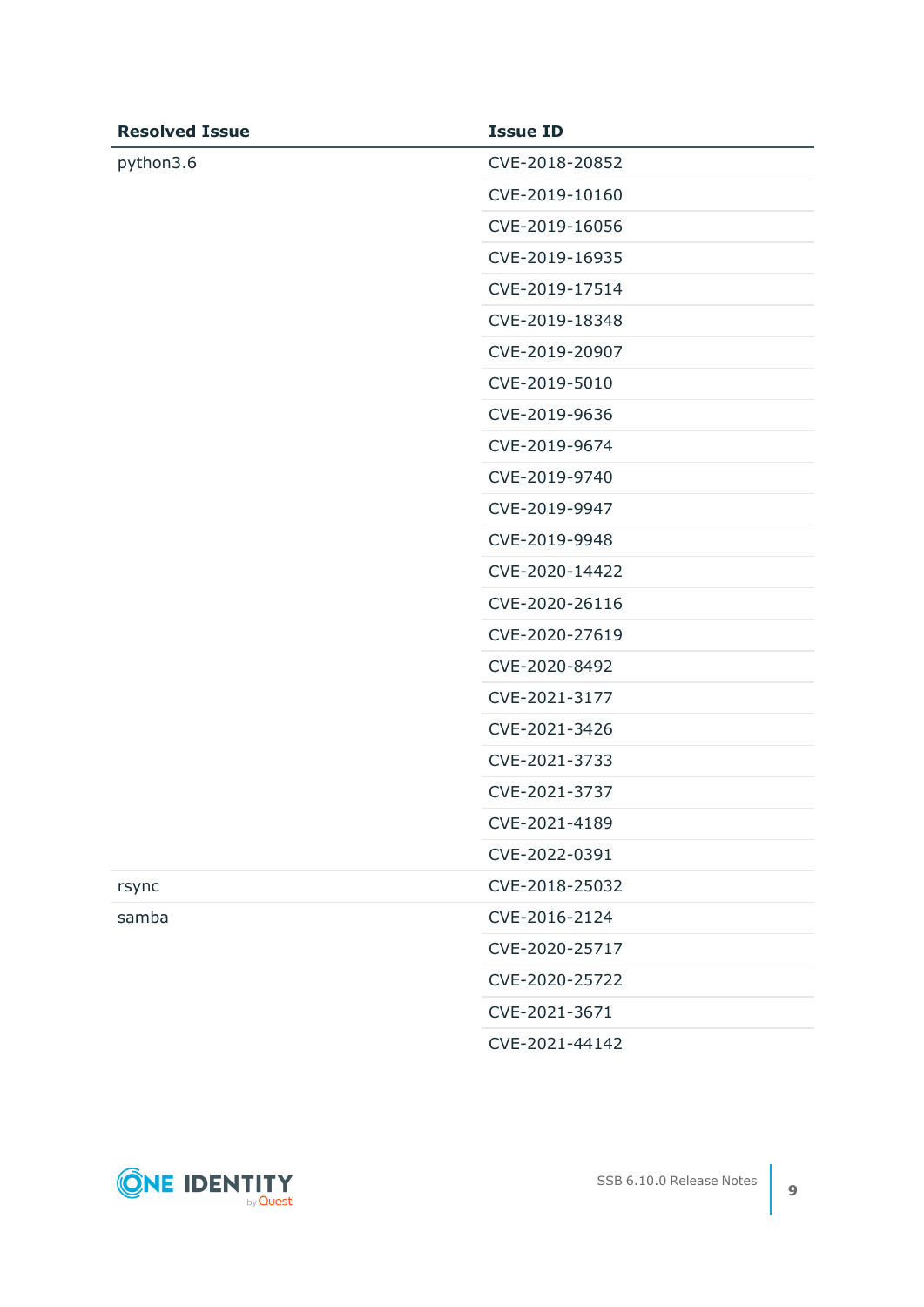| <b>Resolved Issue</b> | <b>Issue ID</b> |
|-----------------------|-----------------|
| sqlite3               | CVE-2021-36690  |
| tar                   | CVE-2021-20193  |
| tcpdump               | CVE-2018-16301  |
|                       | CVE-2020-8037   |
| tiff                  | CVE-2020-35522  |
|                       | CVE-2022-0561   |
|                       | CVE-2022-0562   |
|                       | CVE-2022-0865   |
|                       | CVE-2022-0891   |
| vim                   | CVE-2021-3903   |
|                       | CVE-2021-3927   |
|                       | CVE-2021-3928   |
|                       | CVE-2021-3984   |
|                       | CVE-2021-4019   |
|                       | CVE-2021-4069   |

## **Product licensing**

#### *To enable a trial license*

- 1. Log in to the Trial [Licenses](https://prodcloudoutlook.sharepoint.com/Licensing/Pages/TrialLicenses.aspx) page. Watch the short demo under **How to Create a Trial License using Trial Depot?**.
- 2. Request a Trial License using the Trial [Depot.](https://trialdepot.webapps.quest.com/trialdepot/index.jsp)

The license keys will be emailed to you.

3. Once you have the license keys, download the ISO image from the Free [Trial](https://www.syslog-ng.com/register/115581/) of [syslog-ng](https://www.syslog-ng.com/register/115581/) Store Box page.

#### *To enable a purchased commercial license*

- 1. Navigate to **My [Account](https://support.oneidentity.com/my-account/licensing) > My License Assets** on the [support](https://support.oneidentity.com/en-US/Login) portal.
- 2. To access your license key, click **Retrieve Key** next to your product.
- 3. Once you have the license keys, navigate to **My Account > My [Products](https://support.oneidentity.com/my-account)** and click **Download** next to your product. The **Download Software** page is displayed.
- 4. Download the ISO image (install cdrom) of your product.

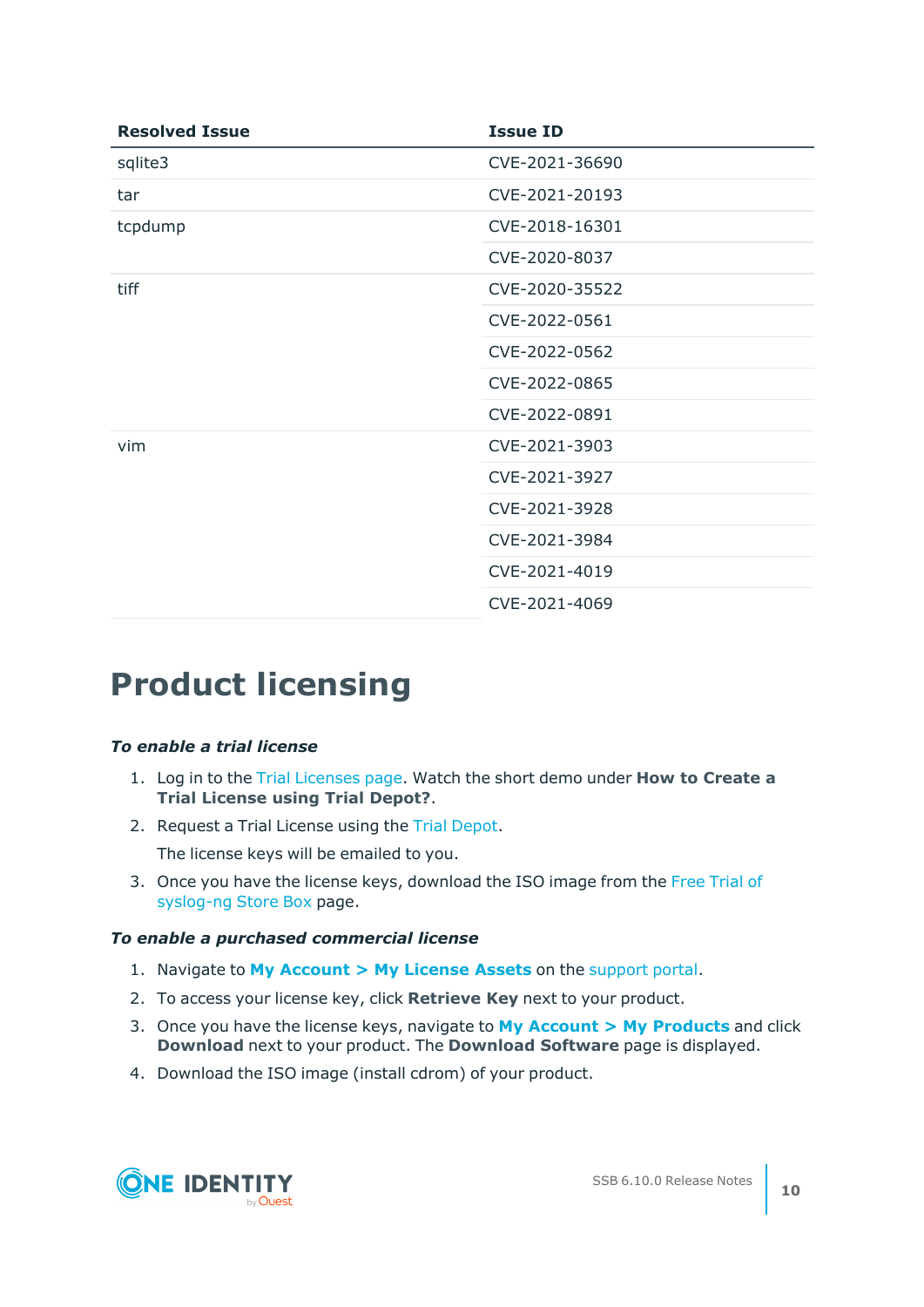If you need help with accessing your license, navigate to the Licensing [Assistance](https://support.oneidentity.com/contact-us/licensing) page, and follow the instructions on screen.

# **Upgrade and installation instructions**

**CAUTION: Before upgrading to SSB version 6.10.0 in High Availability (HA) mode, ensure that the nodes have already been restarted since the last upgrade. Otherwise, you have to restart the nodes before upgrading SSB to version 6.10.0.**

For details on upgrading to version 6.10.0, see [Upgrade](https://support.oneidentity.com/technical-documents/syslog-ng-store-box/6.10.0/upgrade-guide/) Guide.

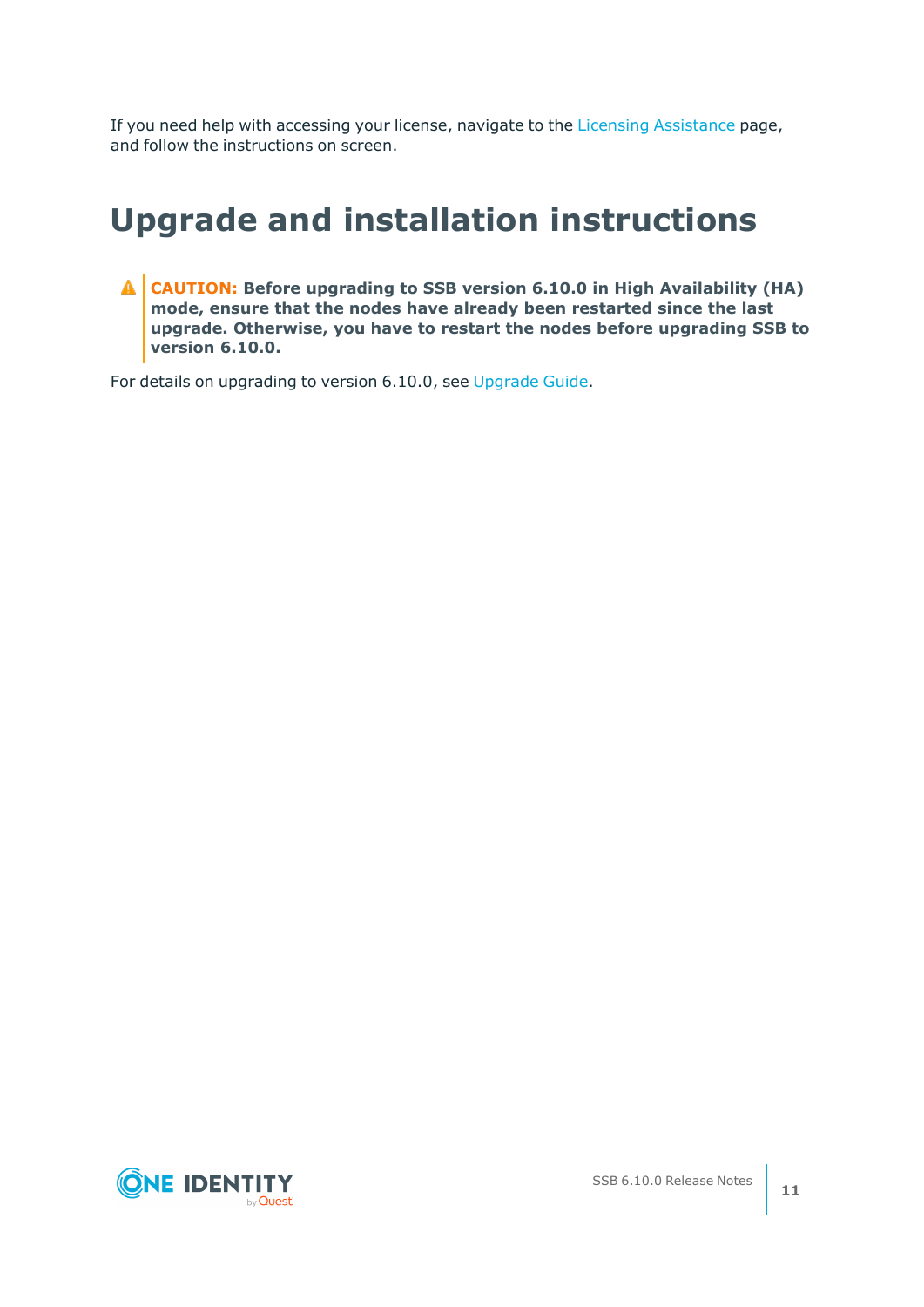## **About us**

One Identity solutions eliminate the complexities and time-consuming processes often required to govern identities, manage privileged accounts and control access. Our solutions enhance business agility while addressing your IAM challenges with on-premises, cloud and hybrid environments.

# **Contacting us**

For sales and other inquiries, such as licensing, support, and renewals, visit [https://www.oneidentity.com/company/contact-us.aspx.](https://www.oneidentity.com/company/contact-us.aspx)

# **Technical support resources**

Technical support is available to One Identity customers with a valid maintenance contract and customers who have trial versions. You can access the Support Portal at [https://support.oneidentity.com/.](https://support.oneidentity.com/)

The Support Portal provides self-help tools you can use to solve problems quickly and independently, 24 hours a day, 365 days a year. The Support Portal enables you to:

- Submit and manage a Service Request
- View Knowledge Base articles
- Sign up for product notifications
- Download software and technical documentation
- View how-to videos at [www.YouTube.com/OneIdentity](http://www.youtube.com/OneIdentity)
- Engage in community discussions
- Chat with support engineers online
- View services to assist you with your product

## **Third-party contributions**

This appendix includes the open source licenses and attributions applicable to syslogng Store Box.

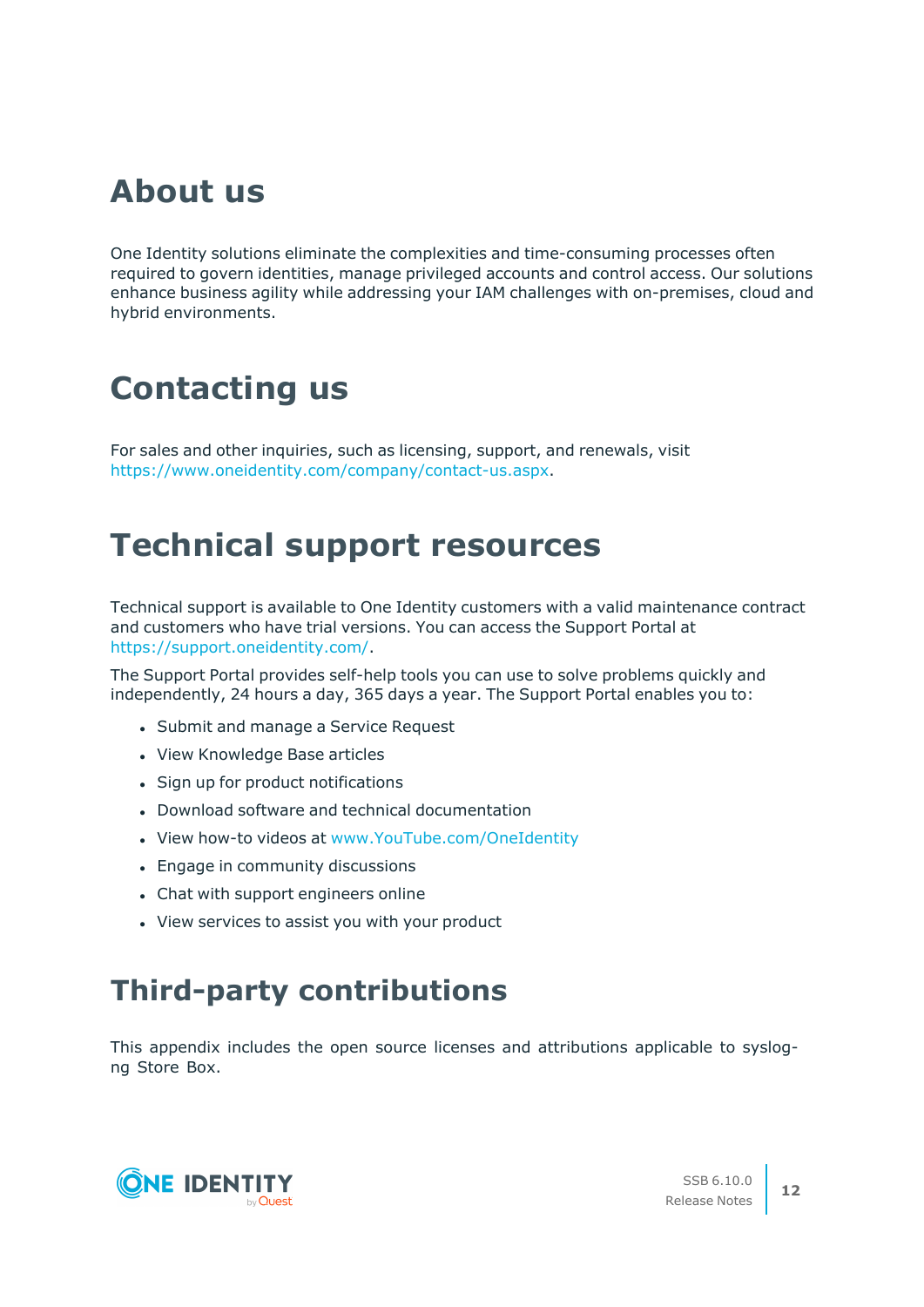## **GNU General Public License**

Version 2, June 1991

1989, 1991 Free Software Foundation, Inc.

Free Software Foundation, Inc. 51 Franklin Street, Fifth Floor, Boston, MA 02110-1301 USA

Everyone is permitted to copy and distribute verbatim copies of this license document, but changing it is not allowed.

Version 2, June 1991

## **Preamble**

The licenses for most software are designed to take away your freedom to share and change it. By contrast, the GNU General Public License is intended to guarantee your freedom to share and change free software - to make sure the software is free for all its users. This General Public License applies to most of the Free Software Foundation's software and to any other program whose authors commit to using it. (Some other Free Software Foundation software is covered by the GNU Library General Public License instead.) You can apply it to your programs, too.

When we speak of free software, we are referring to freedom, not price. Our General Public Licenses are designed to make sure that you have the freedom to distribute copies of free software (and charge for this service if you wish), that you receive source code or can get it if you want it, that you can change the software or use pieces of it in new free programs; and that you know you can do these things.

To protect your rights, we need to make restrictions that forbid anyone to deny you these rights or to ask you to surrender the rights. These restrictions translate to certain responsibilities for you if you distribute copies of the software, or if you modify it.

For example, if you distribute copies of such a program, whether gratis or for a fee, you must give the recipients all the rights that you have. You must make sure that they, too, receive or can get the source code. And you must show them these terms so they know their rights.

We protect your rights with two steps:

- 1. copyright the software, and
- 2. offer you this license which gives you legal permission to copy, distribute and/or modify the software.

Also, for each author's protection and ours, we want to make certain that everyone understands that there is no warranty for this free software. If the software is modified by someone else and passed on, we want its recipients to know that what they have is not the original, so that any problems introduced by others will not reflect on the original authors' reputations.

Finally, any free program is threatened constantly by software patents. We wish to avoid the danger that redistributors of a free program will individually obtain patent licenses, in effect making the program proprietary. To prevent this, we have made it clear that any patent must be licensed for everyone's free use or not licensed at all.

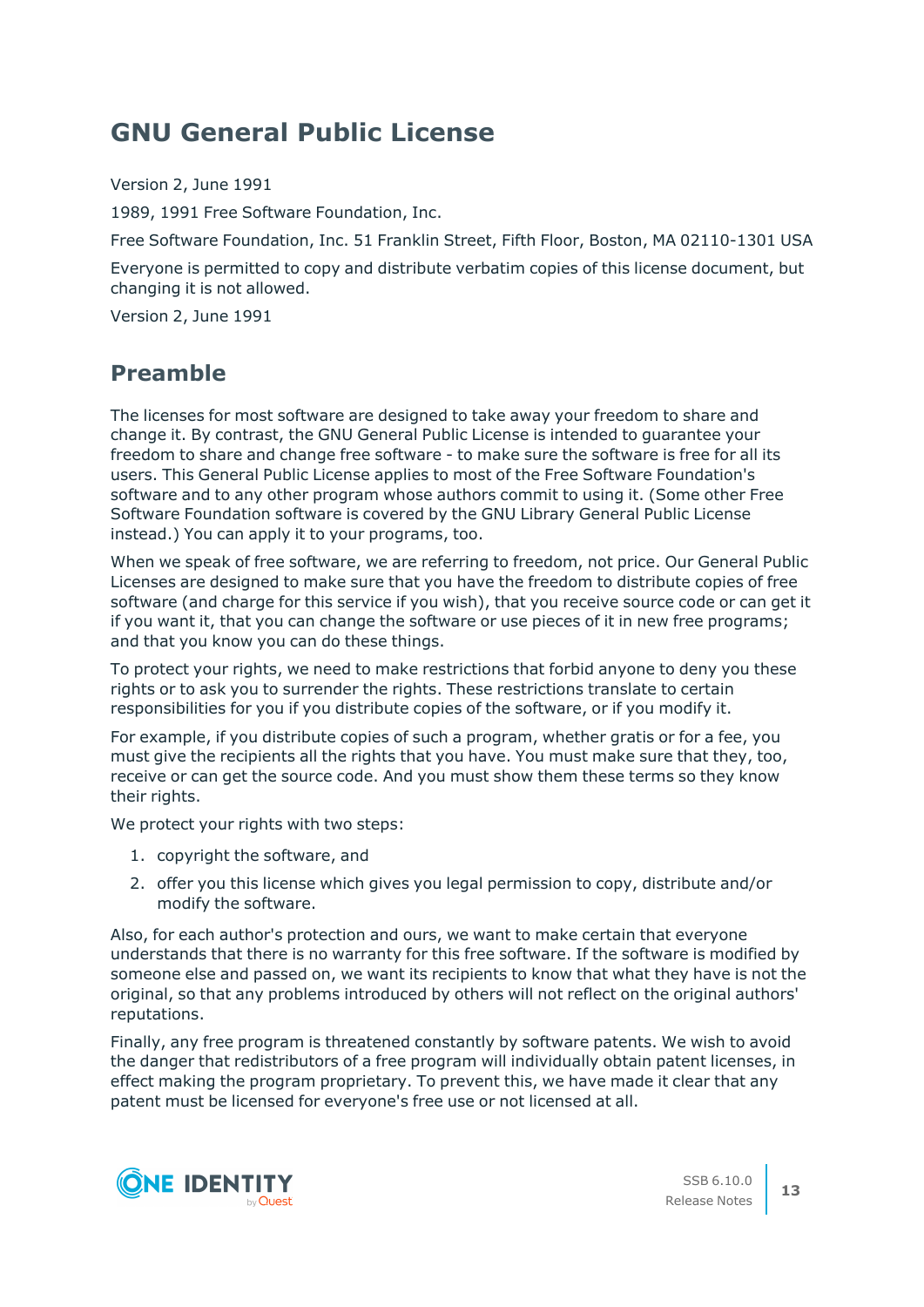The precise terms and conditions for copying, distribution and modification follow.

## **TERMS AND CONDITIONS FOR COPYING, DISTRIBUTION AND MODIFICATION**

## **Section 0**

This License applies to any program or other work which contains a notice placed by the copyright holder saying it may be distributed under the terms of this General Public License. The "Program", below, refers to any such program or work, and a "work based on the Program" means either the Program or any derivative work under copyright law: that is to say, a work containing the Program or a portion of it, either verbatim or with modifications and/or translated into another language. (Hereinafter, translation is included without limitation in the term "modification".) Each licensee is addressed as "you".

Activities other than copying, distribution and modification are not covered by this License; they are outside its scope. The act of running the Program is not restricted, and the output from the Program is covered only if its contents constitute a work based on the Program (independent of having been made by running the Program). Whether that is true depends on what the Program does.

## <span id="page-13-0"></span>**Section 1**

You may copy and distribute verbatim copies of the Program's source code as you receive it, in any medium, provided that you conspicuously and appropriately publish on each copy an appropriate copyright notice and disclaimer of warranty; keep intact all the notices that refer to this License and to the absence of any warranty; and give any other recipients of the Program a copy of this License along with the Program.

You may charge a fee for the physical act of transferring a copy, and you may at your option offer warranty protection in exchange for a fee.

## <span id="page-13-1"></span>**Section 2**

You may modify your copy or copies of the Program or any portion of it, thus forming a work based on the Program, and copy and distribute such modifications or work under the terms of [Section](#page-13-0) 1 above, provided that you also meet all of these conditions:

- a. You must cause the modified files to carry prominent notices stating that you changed the files and the date of any change.
- b. You must cause any work that you distribute or publish, that in whole or in part contains or is derived from the Program or any part thereof, to be licensed as a whole at no charge to all third parties under the terms of this License.
- c. If the modified program normally reads commands interactively when run, you must cause it, when started running for such interactive use in the most ordinary way, to print or display an announcement including an appropriate copyright notice and a notice that there is no warranty (or else, saying that you provide a warranty) and that users may redistribute the program under these conditions, and telling the user

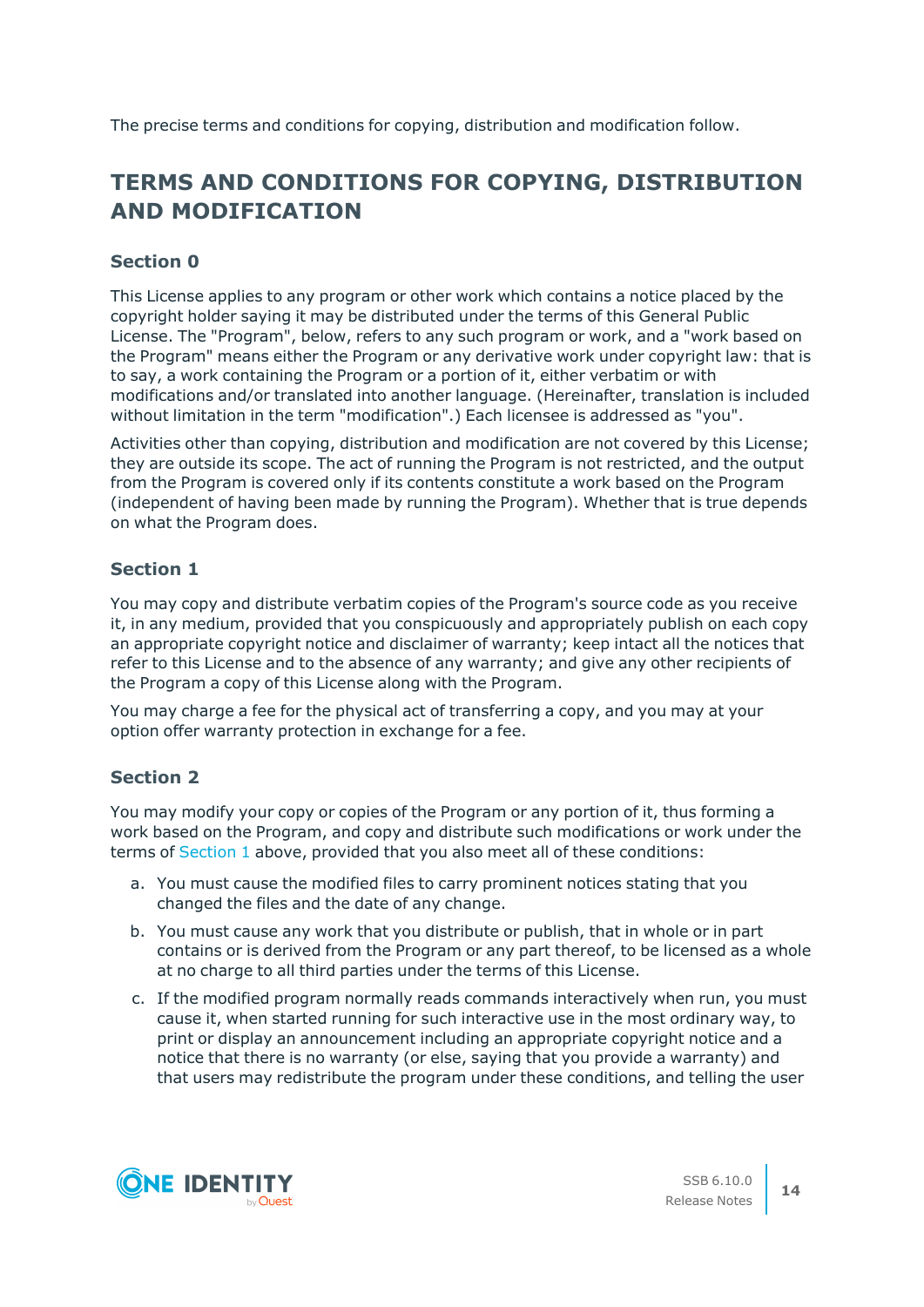how to view a copy of this License. (Exception: If the Program itself is interactive but does not normally print such an announcement, your work based on the Program is not required to print an announcement.)

These requirements apply to the modified work as a whole. If identifiable sections of that work are not derived from the Program, and can be reasonably considered independent and separate works in themselves, then this License, and its terms, do not apply to those sections when you distribute them as separate works. But when you distribute the same sections as part of a whole which is a work based on the Program, the distribution of the whole must be on the terms of this License, whose permissions for other licensees extend to the entire whole, and thus to each and every part regardless of who wrote it.

Thus, it is not the intent of this section to claim rights or contest your rights to work written entirely by you; rather, the intent is to exercise the right to control the distribution of derivative or collective works based on the Program.

In addition, mere aggregation of another work not based on the Program with the Program (or with a work based on the Program) on a volume of a storage or distribution medium does not bring the other work under the scope of this License.

#### **Section 3**

You may copy and distribute the Program (or a work based on it, under [Section](#page-13-1) 2 in object code or executable form under the terms of [Section](#page-13-1) 1 and Section 2 above provided that you also do one of the following:

- a. Accompany it with the complete corresponding machine-readable source code, which must be distributed under the terms of Sections 1 and 2 above on a medium customarily used for software interchange; or,
- b. Accompany it with a written offer, valid for at least three years, to give any third party, for a charge no more than your cost of physically performing source distribution, a complete machine-readable copy of the corresponding source code, to be distributed under the terms of Sections 1 and 2 above on a medium customarily used for software interchange; or,
- c. Accompany it with the information you received as to the offer to distribute corresponding source code. (This alternative is allowed only for noncommercial distribution and only if you received the program in object code or executable form with such an offer, in accord with Subsection b above.)

The source code for a work means the preferred form of the work for making modifications to it. For an executable work, complete source code means all the source code for all modules it contains, plus any associated interface definition files, plus the scripts used to control compilation and installation of the executable. However, as a special exception, the source code distributed need not include anything that is normally distributed (in either source or binary form) with the major components (compiler, kernel, and so on) of the operating system on which the executable runs, unless that component itself accompanies the executable.

If distribution of executable or object code is made by offering access to copy from a designated place, then offering equivalent access to copy the source code from the same place counts as distribution of the source code, even though third parties are not compelled to copy the source along with the object code.

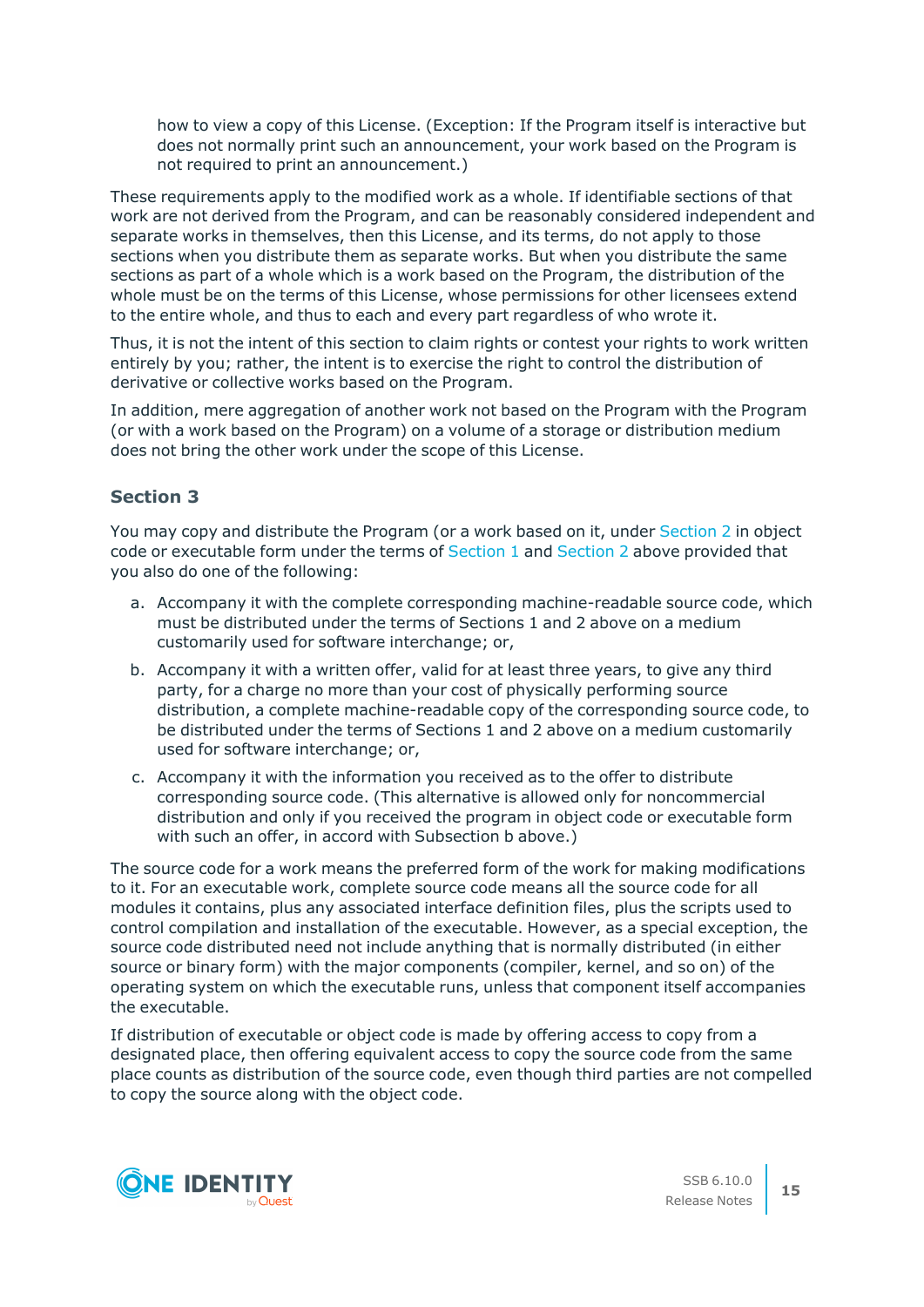You may not copy, modify, sublicense, or distribute the Program except as expressly provided under this License. Any attempt otherwise to copy, modify, sublicense or distribute the Program is void, and will automatically terminate your rights under this License. However, parties who have received copies, or rights, from you under this License will not have their licenses terminated so long as such parties remain in full compliance.

### **Section 5**

You are not required to accept this License, since you have not signed it. However, nothing else grants you permission to modify or distribute the Program or its derivative works. These actions are prohibited by law if you do not accept this License. Therefore, by modifying or distributing the Program (or any work based on the Program), you indicate your acceptance of this License to do so, and all its terms and conditions for copying, distributing or modifying the Program or works based on it.

### **Section 6**

Each time you redistribute the Program (or any work based on the Program), the recipient automatically receives a license from the original licensor to copy, distribute or modify the Program subject to these terms and conditions. You may not impose any further restrictions on the recipients' exercise of the rights granted herein. You are not responsible for enforcing compliance by third parties to this License.

### **Section 7**

If, as a consequence of a court judgment or allegation of patent infringement or for any other reason (not limited to patent issues), conditions are imposed on you (whether by court order, agreement or otherwise) that contradict the conditions of this License, they do not excuse you from the conditions of this License. If you cannot distribute so as to satisfy simultaneously your obligations under this License and any other pertinent obligations, then as a consequence you may not distribute the Program at all. For example, if a patent license would not permit royalty-free redistribution of the Program by all those who receive copies directly or indirectly through you, then the only way you could satisfy both it and this License would be to refrain entirely from distribution of the Program.

If any portion of this section is held invalid or unenforceable under any particular circumstance, the balance of the section is intended to apply and the section as a whole is intended to apply in other circumstances.

It is not the purpose of this section to induce you to infringe any patents or other property right claims or to contest validity of any such claims; this section has the sole purpose of protecting the integrity of the free software distribution system, which is implemented by public license practices. Many people have made generous contributions to the wide range of software distributed through that system in reliance on consistent application of that system; it is up to the author/donor to decide if he or she is willing to distribute software through any other system and a licensee cannot impose that choice.

This section is intended to make thoroughly clear what is believed to be a consequence of the rest of this License.

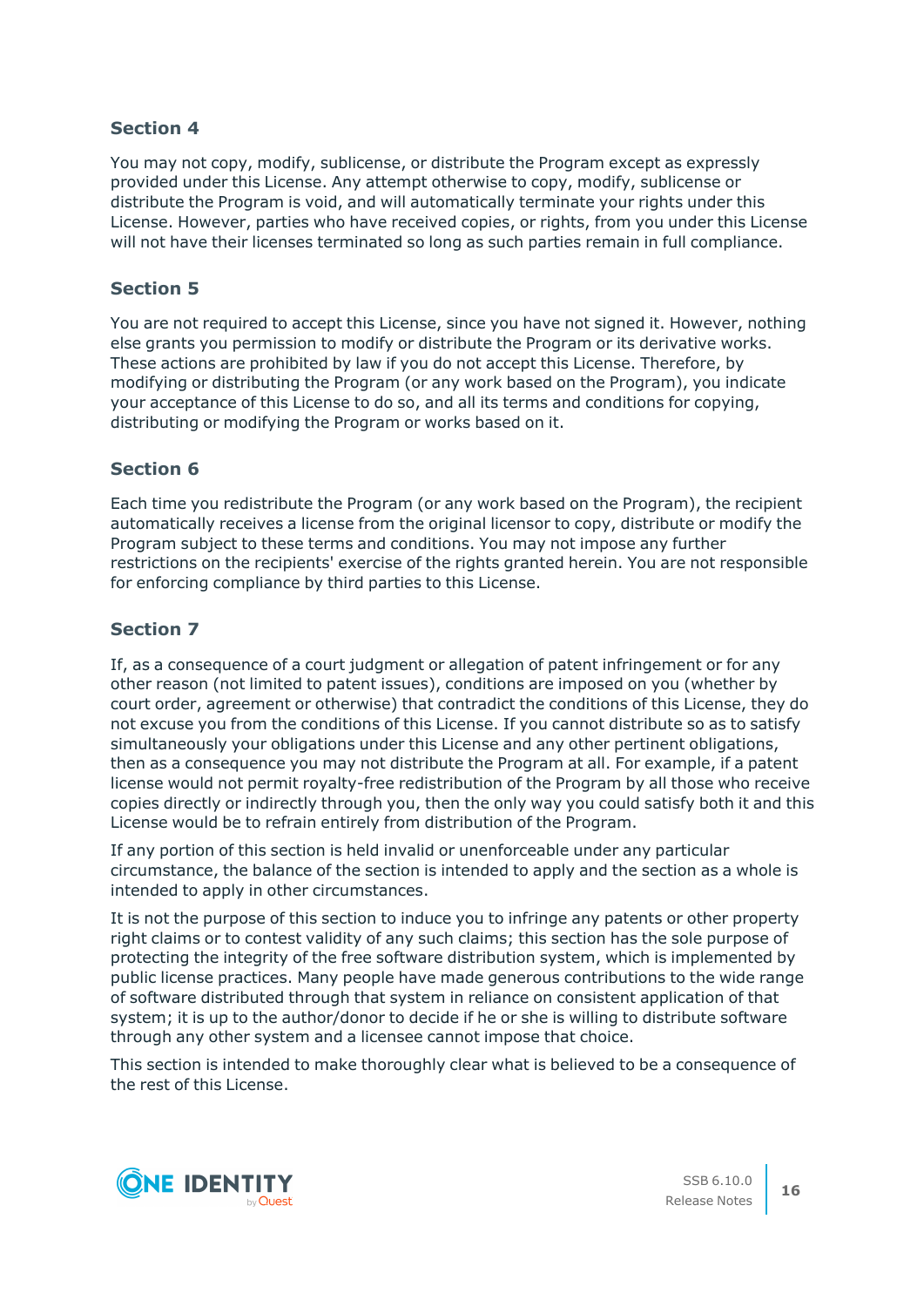If the distribution and/or use of the Program is restricted in certain countries either by patents or by copyrighted interfaces, the original copyright holder who places the Program under this License may add an explicit geographical distribution limitation excluding those countries, so that distribution is permitted only in or among countries not thus excluded. In such case, this License incorporates the limitation as if written in the body of this License.

## **Section 9**

The Free Software Foundation may publish revised and/or new versions of the General Public License from time to time. Such new versions will be similar in spirit to the present version, but may differ in detail to address new problems or concerns.

Each version is given a distinguishing version number. If the Program specifies a version number of this License which applies to it and "any later version", you have the option of following the terms and conditions either of that version or of any later version published by the Free Software Foundation. If the Program does not specify a version number of this License, you may choose any version ever published by the Free Software Foundation.

## **Section 10**

If you wish to incorporate parts of the Program into other free programs whose distribution conditions are different, write to the author to ask for permission. For software which is copyrighted by the Free Software Foundation, write to the Free Software Foundation; we sometimes make exceptions for this. Our decision will be guided by the two goals of preserving the free status of all derivatives of our free software and of promoting the sharing and reuse of software generally.

## **NO WARRANTY Section 11**

BECAUSE THE PROGRAM IS LICENSED FREE OF CHARGE, THERE IS NO WARRANTY FOR THE PROGRAM, TO THE EXTENT PERMITTED BY APPLICABLE LAW. EXCEPT WHEN OTHERWISE STATED IN WRITING THE COPYRIGHT HOLDERS AND/OR OTHER PARTIES PROVIDE THE PROGRAM "AS IS" WITHOUT WARRANTY OF ANY KIND, EITHER EXPRESSED OR IMPLIED, INCLUDING, BUT NOT LIMITED TO, THE IMPLIED WARRANTIES OF MERCHANTABILITY AND FITNESS FOR A PARTICULAR PURPOSE. THE ENTIRE RISK AS TO THE QUALITY AND PERFORMANCE OF THE PROGRAM IS WITH YOU. SHOULD THE PROGRAM PROVE DEFECTIVE, YOU ASSUME THE COST OF ALL NECESSARY SERVICING, REPAIR OR CORRECTION.

## **Section 12**

IN NO EVENT UNLESS REQUIRED BY APPLICABLE LAW OR AGREED TO IN WRITING WILL ANY COPYRIGHT HOLDER, OR ANY OTHER PARTY WHO MAY MODIFY AND/OR REDISTRIBUTE THE PROGRAM AS PERMITTED ABOVE, BE LIABLE TO YOU FOR DAMAGES, INCLUDING ANY GENERAL, SPECIAL, INCIDENTAL OR CONSEQUENTIAL DAMAGES ARISING OUT OF THE USE OR INABILITY TO USE THE PROGRAM (INCLUDING BUT NOT LIMITED TO LOSS OF DATA OR DATA BEING RENDERED INACCURATE OR LOSSES SUSTAINED BY YOU OR THIRD PARTIES OR A FAILURE OF THE PROGRAM TO OPERATE

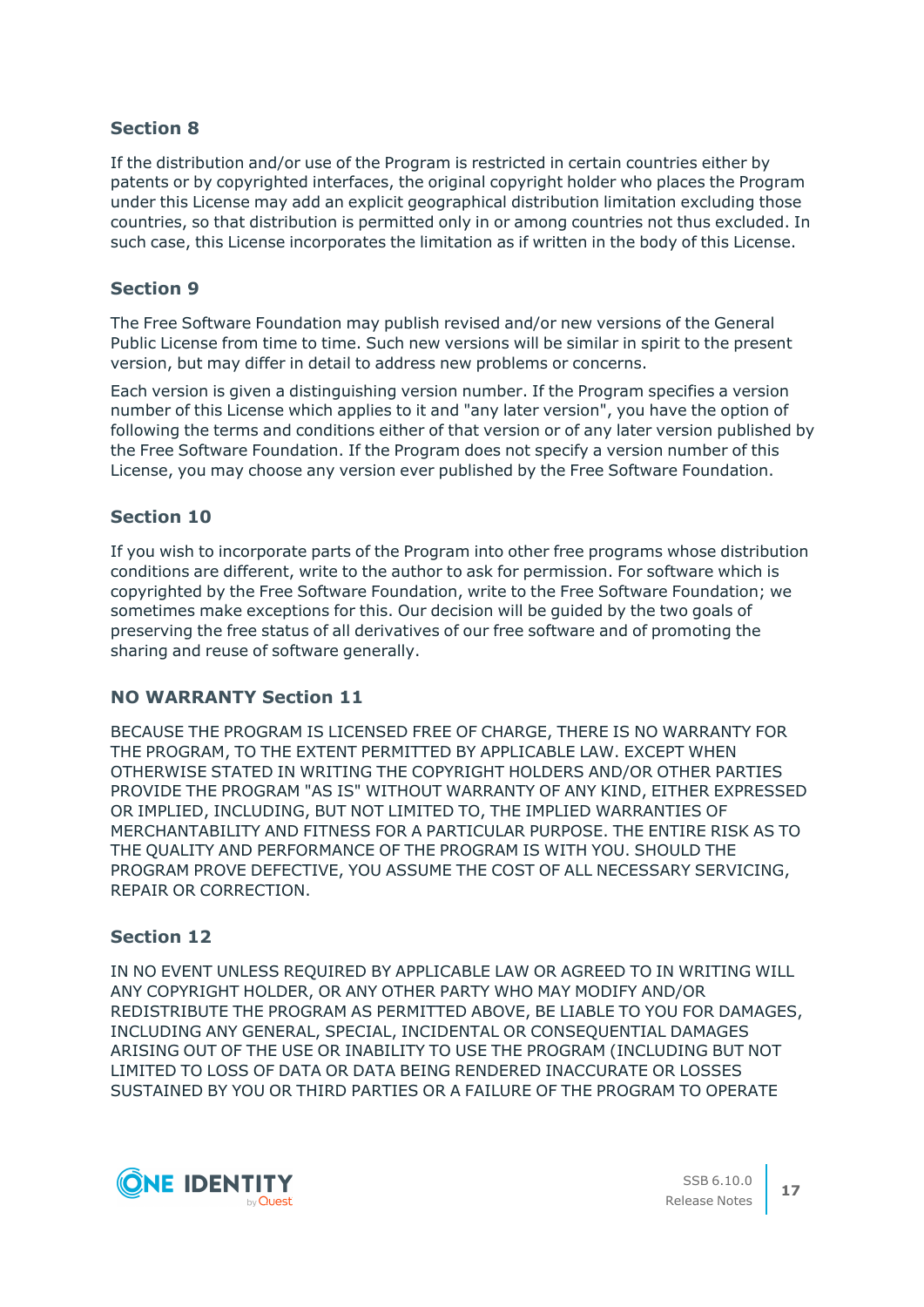WITH ANY OTHER PROGRAMS), EVEN IF SUCH HOLDER OR OTHER PARTY HAS BEEN ADVISED OF THE POSSIBILITY OF SUCH DAMAGES.

END OF TERMS AND CONDITIONS

## **How to Apply These Terms to Your New Programs**

If you develop a new program, and you want it to be of the greatest possible use to the public, the best way to achieve this is to make it free software which everyone can redistribute and change under these terms.

To do so, attach the following notices to the program. It is safest to attach them to the start of each source file to most effectively convey the exclusion of warranty; and each file should have at least the "copyright" line and a pointer to where the full notice is found.

<one line to give the program&apos; sname and a brief idea of what it does. > Copyright (C) <year> <name of author>

This program is free software; you can redistribute it and/or modify it under the terms of the GNU General Public License as published by the Free Software Foundation; either version 2 of the License, or (at your option) any later version.

This program is distributed in the hope that it will be useful, but WITHOUT ANY WARRANTY; without even the implied warranty of MERCHANTABILITY or FITNESS FOR A PARTICULAR PURPOSE. See the GNU General Public License for more details.

You should have received a copy of the GNU General Public License along with this program; if not, write to the Free Software Foundation, Inc., 51 Franklin Street, Fifth Floor, Boston, MA 02110-1301 USA

Also add information on how to contact you by electronic and paper mail.

If the program is interactive, make it output a short notice like this when it starts in an interactive mode:

Gnomovision version 69, Copyright (C) year name of author Gnomovision comes with ABSOLUTELY NO WARRANTY; for details type "show w". This is free software, and you are welcome to redistribute it under certain conditions; type "show c" for details.

The hypothetical commands "show w" and "show c" should show the appropriate parts of the General Public License. Of course, the commands you use may be called something other than "show w" and "show c" ; they could even be mouse-clicks or menu items- whatever suits your program.

You should also get your employer (if you work as a programmer) or your school, if any, to sign a "copyright disclaimer" for the program, if necessary. Here is a sample; alter the names:

Yoyodyne, Inc., hereby disclaims all copyright interest in the program "Gnomovision" (which makes passes at compilers) written by James Hacker.

<signature of Ty Coon>, 1 April 1989 Ty Coon, President of Vice

This General Public License does not permit incorporating your program into proprietary programs. If your program is a subroutine library, you may consider it more useful to permit linking proprietary applications with the library. If this is what you want to do, use the GNU Library General Public License instead of this License.

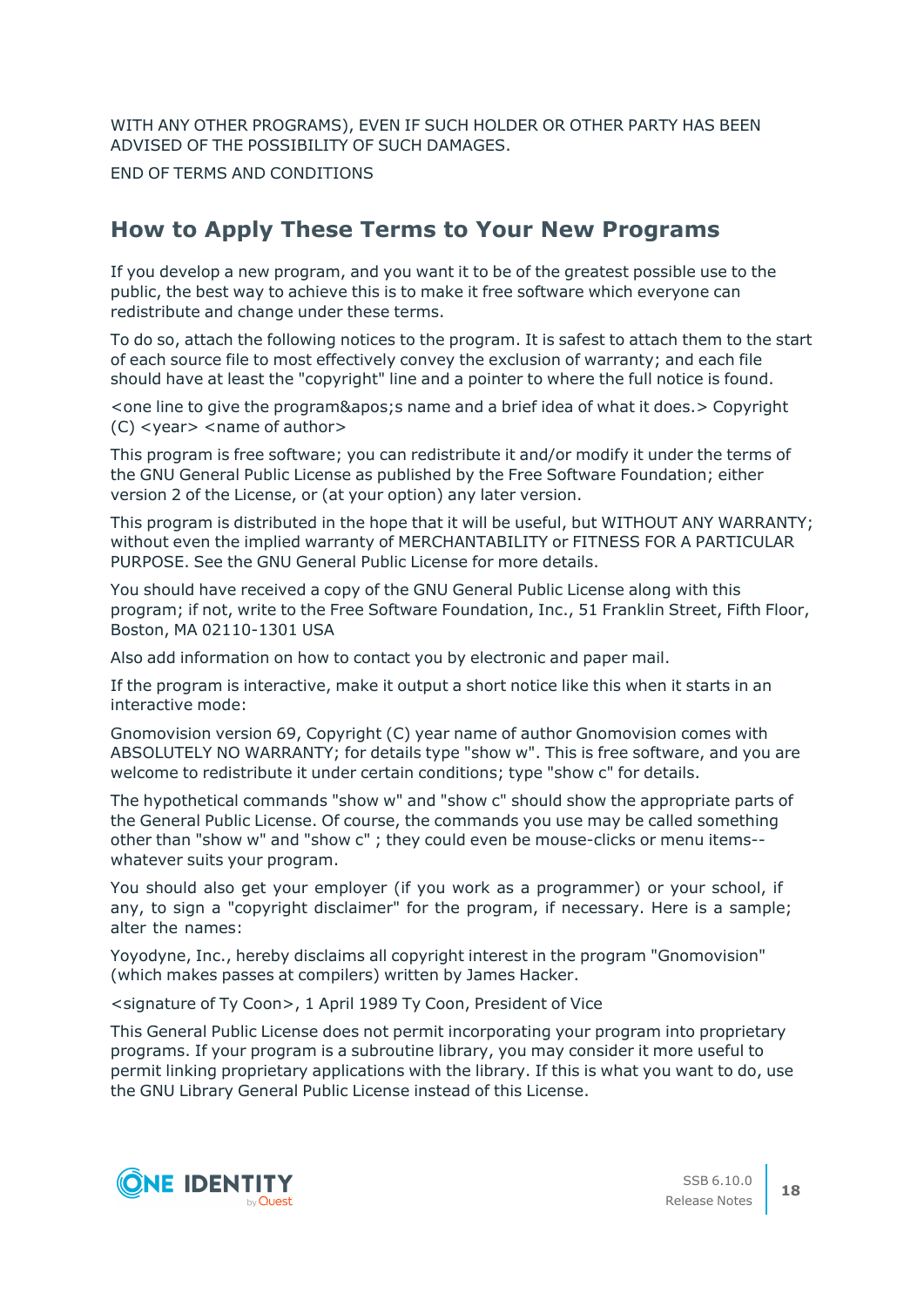## **GNU Lesser General Public License**

Version 2.1, February 1999

Copyright (C) 1991, 1999 Free Software Foundation, Inc.

Free Software Foundation, Inc. 51 Franklin Street, Fifth Floor Boston, MA 02110-1301 USA

Everyone is permitted to copy and distribute verbatim copies of this license document, but changing it is not allowed.

This is the first released version of the Lesser GPL. It also counts as the successor of the GNU Library Public License, version 2, hence the version number 2.1.

## **Preamble**

The licenses for most software are designed to take away your freedom to share and change it. By contrast, the GNU General Public Licenses are intended to guarantee your freedom to share and change free software--to make sure the software is free for all its users.

This license, the Lesser General Public License, applies to some specially designated software packages--typically libraries--of the Free Software Foundation and other authors who decide to use it. You can use it too, but we suggest you first think carefully about whether this license or the ordinary General Public License is the better strategy to use in any particular case, based on the explanations below.

When we speak of free software, we are referring to freedom of use, not price. Our General Public Licenses are designed to make sure that you have the freedom to distribute copies of free software (and charge for this service if you wish); that you receive source code or can get it if you want it; that you can change the software and use pieces of it in new free programs; and that you are informed that you can do these things.

To protect your rights, we need to make restrictions that forbid distributors to deny you these rights or to ask you to surrender these rights. These restrictions translate to certain responsibilities for you if you distribute copies of the library or if you modify it.

For example, if you distribute copies of the library, whether gratis or for a fee, you must give the recipients all the rights that we gave you. You must make sure that they, too, receive or can get the source code. If you link other code with the library, you must provide complete object files to the recipients, so that they can relink them with the library after making changes to the library and recompiling it. And you must show them these terms so they know their rights.

We protect your rights with a two-step method:

- 1. we copyright the library, and
- 2. we offer you this license, which gives you legal permission to copy, distribute and/or modify the library.

To protect each distributor, we want to make it very clear that there is no warranty for the free library. Also, if the library is modified by someone else and passed on, the recipients should know that what they have is not the original version, so that the original author's reputation will not be affected by problems that might be introduced by others.

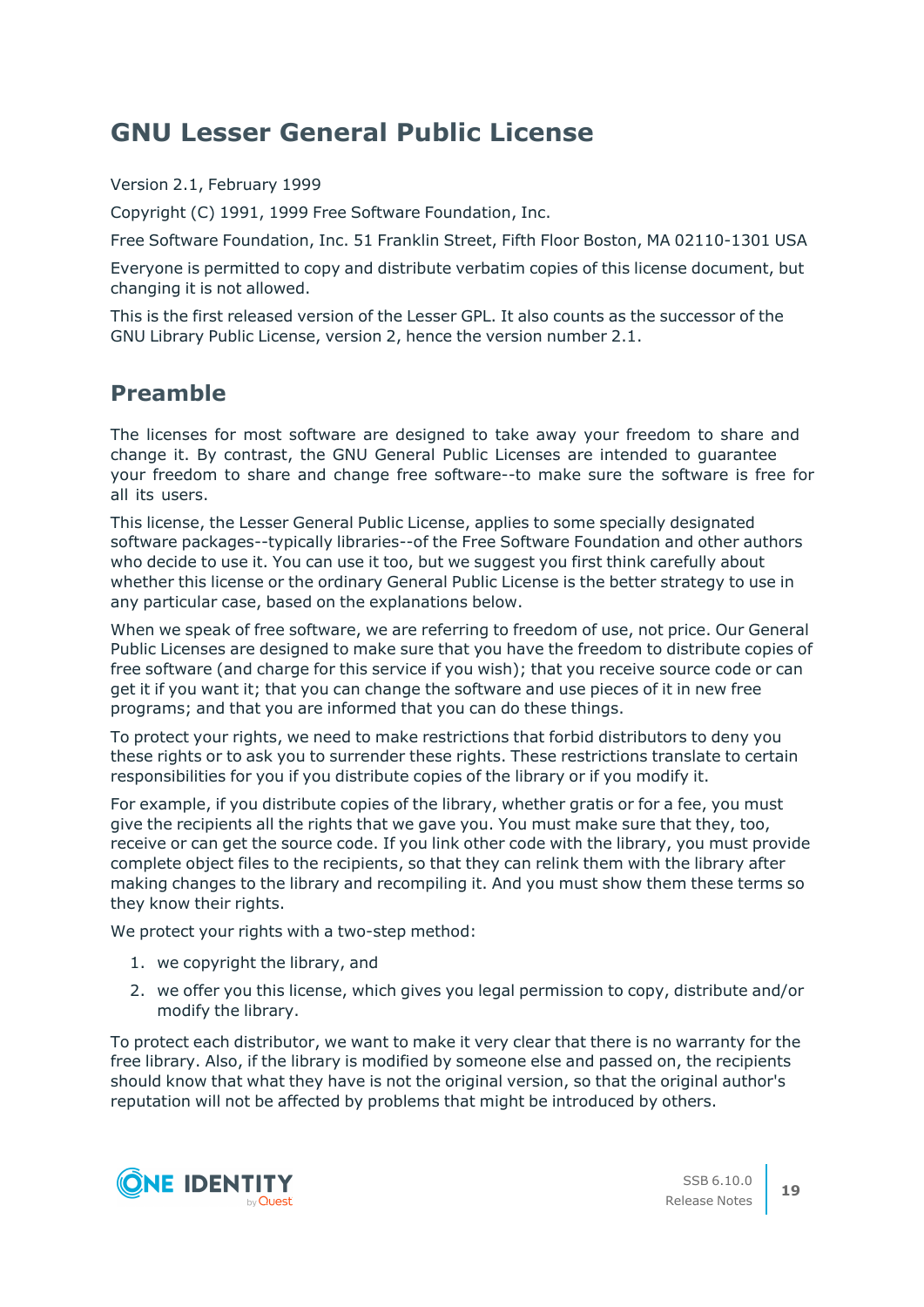Finally, software patents pose a constant threat to the existence of any free program. We wish to make sure that a company cannot effectively restrict the users of a free program by obtaining a restrictive license from a patent holder. Therefore, we insist that any patent license obtained for a version of the library must be consistent with the full freedom of use specified in this license.

Most GNU software, including some libraries, is covered by the ordinary GNU General Public License. This license, the GNU Lesser General Public License, applies to certain designated libraries, and is quite different from the ordinary General Public License. We use this license for certain libraries in order to permit linking those libraries into non-free programs.

When a program is linked with a library, whether statically or using a shared library, the combination of the two is legally speaking a combined work, a derivative of the original library. The ordinary General Public License therefore permits such linking only if the entire combination fits its criteria of freedom. The Lesser General Public License permits more lax criteria for linking other code with the library.

We call this license the Lesser General Public License because it does Less to protect the user's freedom than the ordinary General Public License. It also provides other free software developers Less of an advantage over competing non-free programs. These disadvantages are the reason we use the ordinary General Public License for many libraries. However, the Lesser license provides advantages in certain special circumstances.

For example, on rare occasions, there may be a special need to encourage the widest possible use of a certain library, so that it becomes a de-facto standard. To achieve this, non-free programs must be allowed to use the library. A more frequent case is that a free library does the same job as widely used non-free libraries. In this case, there is little to gain by limiting the free library to free software only, so we use the Lesser General Public License.

In other cases, permission to use a particular library in non-free programs enables a greater number of people to use a large body of free software. For example, permission to use the GNU C Library in non-free programs enables many more people to use the whole GNU operating system, as well as its variant, the GNU/Linux operating system.

Although the Lesser General Public License is Less protective of the users' freedom, it does ensure that the user of a program that is linked with the Library has the freedom and the wherewithal to run that program using a modified version of the Library.

The precise terms and conditions for copying, distribution and modification follow. Pay close attention to the difference between a "work based on the library" and a "work that uses the library". The former contains code derived from the library, whereas the latter must be combined with the library in order to run.

## **TERMS AND CONDITIONS FOR COPYING, DISTRIBUTION AND MODIFICATION**

## **Section 0**

This License Agreement applies to any software library or other program which contains a notice placed by the copyright holder or other authorized party saying it may be distributed

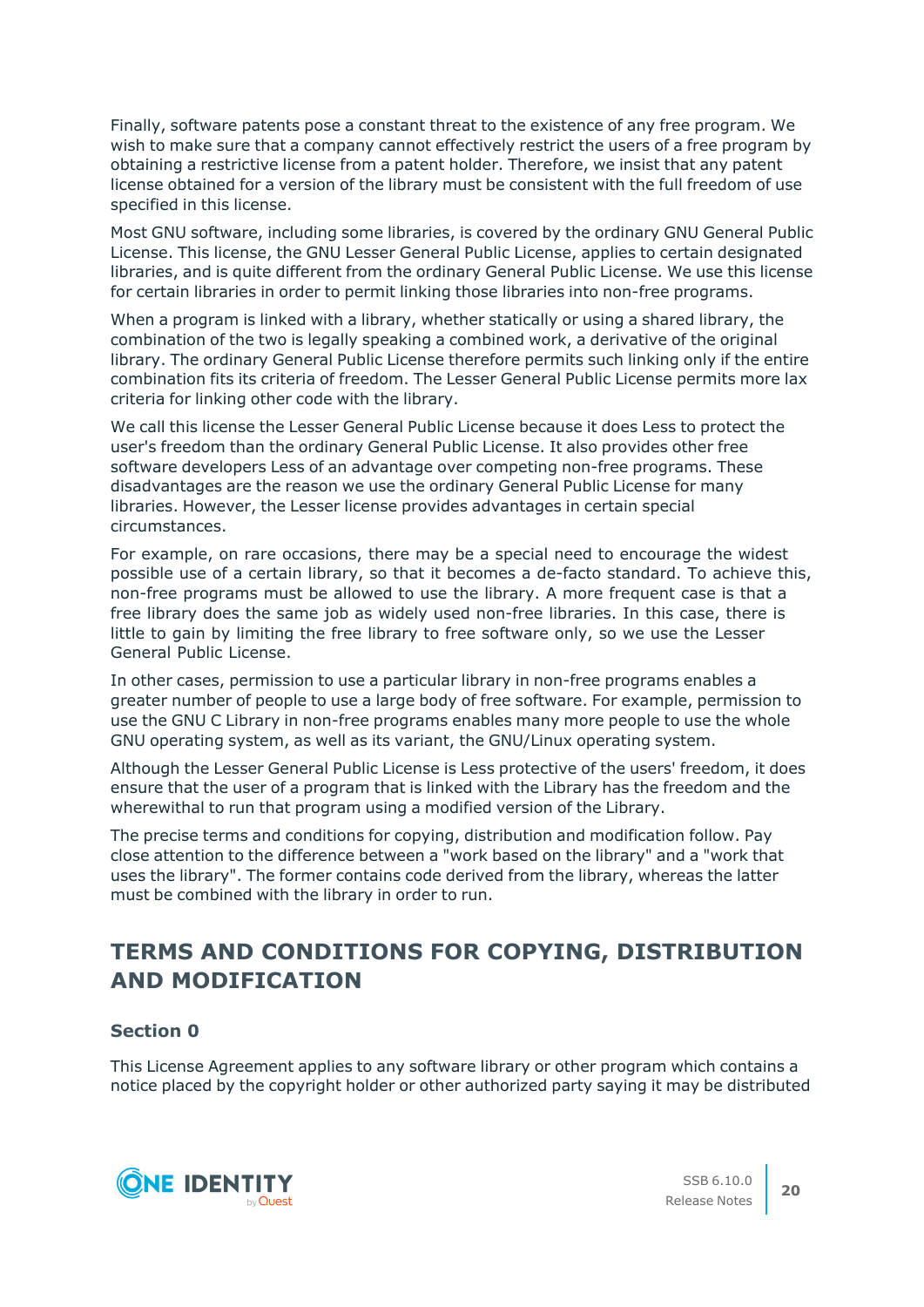under the terms of this Lesser General Public License (also called "this License"). Each licensee is addressed as "you".

A "library" means a collection of software functions and/or data prepared so as to be conveniently linked with application programs (which use some of those functions and data) to form executables.

The "Library", below, refers to any such software library or work which has been distributed under these terms. A "work based on the Library" means either the Library or any derivative work under copyright law: that is to say, a work containing the Library or a portion of it, either verbatim or with modifications and/or translated straightforwardly into another language. (Hereinafter, translation is included without limitation in the term "modification".)

"Source code" for a work means the preferred form of the work for making modifications to it. For a library, complete source code means all the source code for all modules it contains, plus any associated interface definition files, plus the scripts used to control compilation and installation of the library.

Activities other than copying, distribution and modification are not covered by this License; they are outside its scope. The act of running a program using the Library is not restricted, and output from such a program is covered only if its contents constitute a work based on the Library (independent of the use of the Library in a tool for writing it). Whether that is true depends on what the Library does and what the program that uses the Library does.

## <span id="page-20-0"></span>**Section 1**

You may copy and distribute verbatim copies of the Library's complete source code as you receive it, in any medium, provided that you conspicuously and appropriately publish on each copy an appropriate copyright notice and disclaimer of warranty; keep intact all the notices that refer to this License and to the absence of any warranty; and distribute a copy of this License along with the Library.

You may charge a fee for the physical act of transferring a copy, and you may at your option offer warranty protection in exchange for a fee.

## <span id="page-20-2"></span>**Section 2**

You may modify your copy or copies of the Library or any portion of it, thus forming a work based on the Library, and copy and distribute such modifications or work under the terms of[Section](#page-20-0) 1 above, provided that you also meet all of these conditions:

- a. The modified work must itself be a software library.
- b. You must cause the files modified to carry prominent notices stating that you changed the files and the date of any change.
- c. You must cause the whole of the work to be licensed at no charge to all third parties under the terms of this License.
- <span id="page-20-1"></span>d. If a facility in the modified Library refers to a function or a table of data to be supplied by an application program that uses the facility, other than as an argument passed when the facility is invoked, then you must make a good faith effort to ensure that, in the event an application does not supply such function or table, the facility still

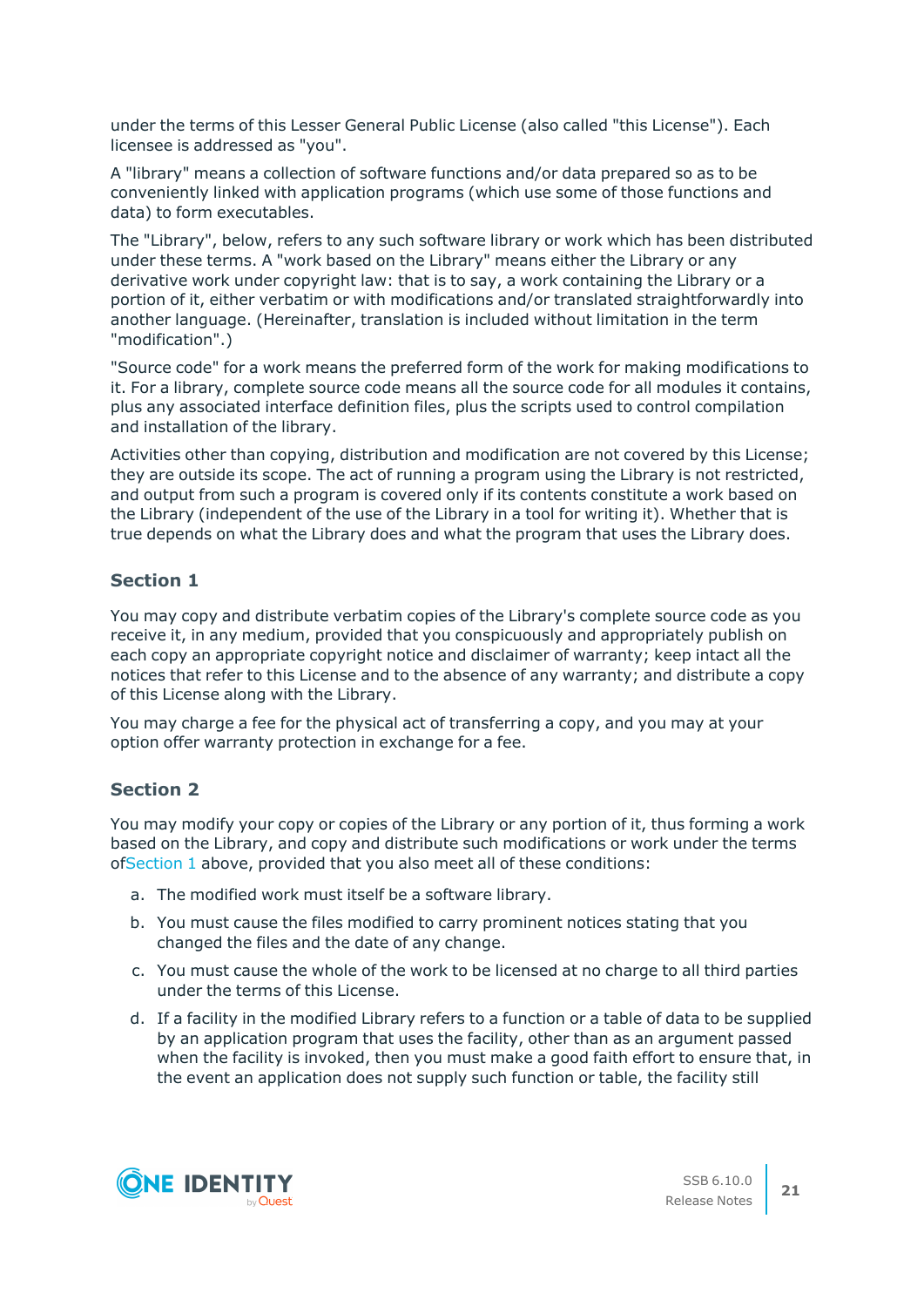operates, and performs whatever part of its purpose remains meaningful.

(For example, a function in a library to compute square roots has a purpose that is entirely well-defined independent of the application. Therefore, [Subsection](#page-20-1) 2d requires that any application-supplied function or table used by this function must be optional: if the application does not supply it, the square root function must still compute square roots.)

These requirements apply to the modified work as a whole. If identifiable sections of that work are not derived from the Library, and can be reasonably considered independent and separate works in themselves, then this License, and its terms, do not apply to those sections when you distribute them as separate works. But when you distribute the same sections as part of a whole which is a work based on the Library, the distribution of the whole must be on the terms of this License, whose permissions for other licensees extend to the entire whole, and thus to each and every part regardless of who wrote it.

Thus, it is not the intent of this section to claim rights or contest your rights to work written entirely by you; rather, the intent is to exercise the right to control the distribution of derivative or collective works based on the Library.

In addition, mere aggregation of another work not based on the Library with the Library (or with a work based on the Library) on a volume of a storage or distribution medium does not bring the other work under the scope of this License.

## **Section 3**

You may opt to apply the terms of the ordinary GNU General Public License instead of this License to a given copy of the Library. To do this, you must alter all the notices that refer to this License, so that they refer to the ordinary GNU General Public License, version 2, instead of to this License. (If a newer version than version 2 of the ordinary GNU General Public License has appeared, then you can specify that version instead if you wish.) Do not make any other change in these notices.

Once this change is made in a given copy, it is irreversible for that copy, so the ordinary GNU General Public License applies to all subsequent copies and derivative works made from that copy.

This option is useful when you wish to copy part of the code of the Library into a program that is not a library.

## **Section 4**

You may copy and distribute the Library (or a portion or derivative of it, under [Section](#page-20-2) 2) in object code or executable form under the terms of [Section](#page-20-0) 1 and [Section](#page-20-2) 2 above provided that you accompany it with the complete corresponding machine-readable source code, which must be distributed under the terms of [Section](#page-20-2) 1 and Section 2 above on a medium customarily used for software interchange.

If distribution of object code is made by offering access to copy from a designated place, then offering equivalent access to copy the source code from the same place satisfies the requirement to distribute the source code, even though third parties are not compelled to copy the source along with the object code.

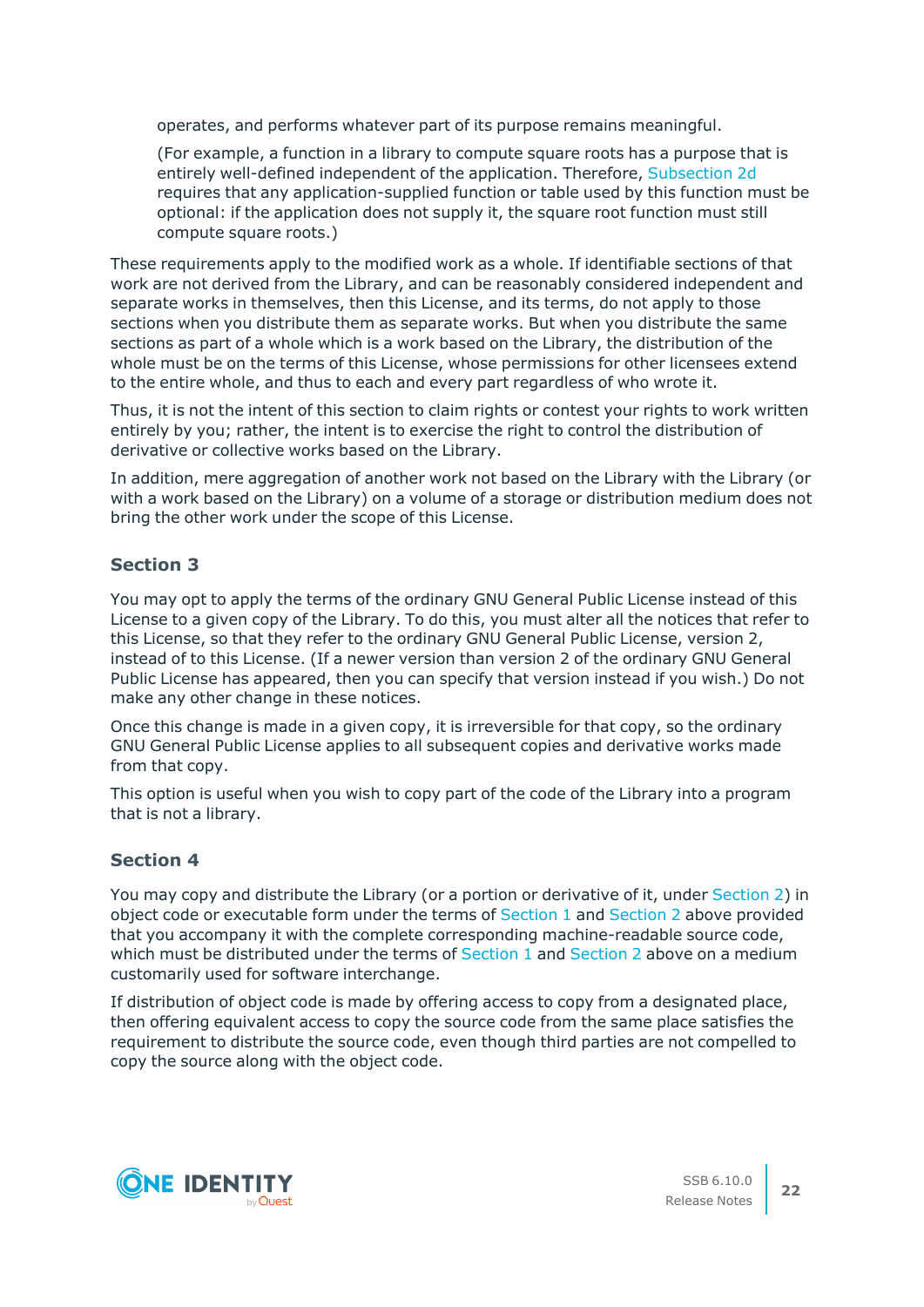A program that contains no derivative of any portion of the Library, but is designed to work with the Library by being compiled or linked with it, is called a "work that uses the Library". Such a work, in isolation, is not a derivative work of the Library, and therefore falls outside the scope of this License.

However, linking a "work that uses the Library" with the Library creates an executable that is a derivative of the Library (because it contains portions of the Library), rather than a "work that uses the library". The executable is therefore covered by this License. [Section](#page-22-0) 6 states terms for distribution of such executables.

When a "work that uses the Library" uses material from a header file that is part of the Library, the object code for the work may be a derivative work of the Library even though the source code is not. Whether this is true is especially significant if the work can be linked without the Library, or if the work is itself a library. The threshold for this to be true is not precisely defined by law.

If such an object file uses only numerical parameters, data structure layouts and accessors, and small macros and small inline functions (ten lines or less in length), then the use of the object file is unrestricted, regardless of whether it is legally a derivative work. (Executables containing this object code plus portions of the Library will still fall under [Section](#page-22-0) 6.)

Otherwise, if the work is a derivative of the Library, you may distribute the object code for the work under the terms of [Section](#page-22-0) 6. Any executables containing that work also fall under [Section](#page-22-0) 6, whether or not they are linked directly with the Library itself.

## <span id="page-22-0"></span>**Section 6**

As an exception to the Sections above, you may also combine or link a "work that uses the Library" with the Library to produce a work containing portions of the Library, and distribute that work under terms of your choice, provided that the terms permit modification of the work for the customer's own use and reverse engineering for debugging such modifications.

You must give prominent notice with each copy of the work that the Library is used in it and that the Library and its use are covered by this License. You must supply a copy of this License. If the work during execution displays copyright notices, you must include the copyright notice for the Library among them, as well as a reference directing the user to the copy of this License. Also, you must do one of these things:

- <span id="page-22-1"></span>a. Accompany the work with the complete corresponding machine-readable source code for the Library including whatever changes were used in the work (which must be distributed under [Section](#page-20-0) 1 and [Section](#page-20-2) 2 above); and, if the work is an executable linked with the Library, with the complete machine-readable "work that uses the Library", as object code and/or source code, so that the user can modify the Library and then relink to produce a modified executable containing the modified Library. (It is understood that the user who changes the contents of definitions files in the Library will not necessarily be able to recompile the application to use the modified definitions.)
- b. Use a suitable shared library mechanism for linking with the Library. A suitable mechanism is one that (1) uses at run time a copy of the library already present on

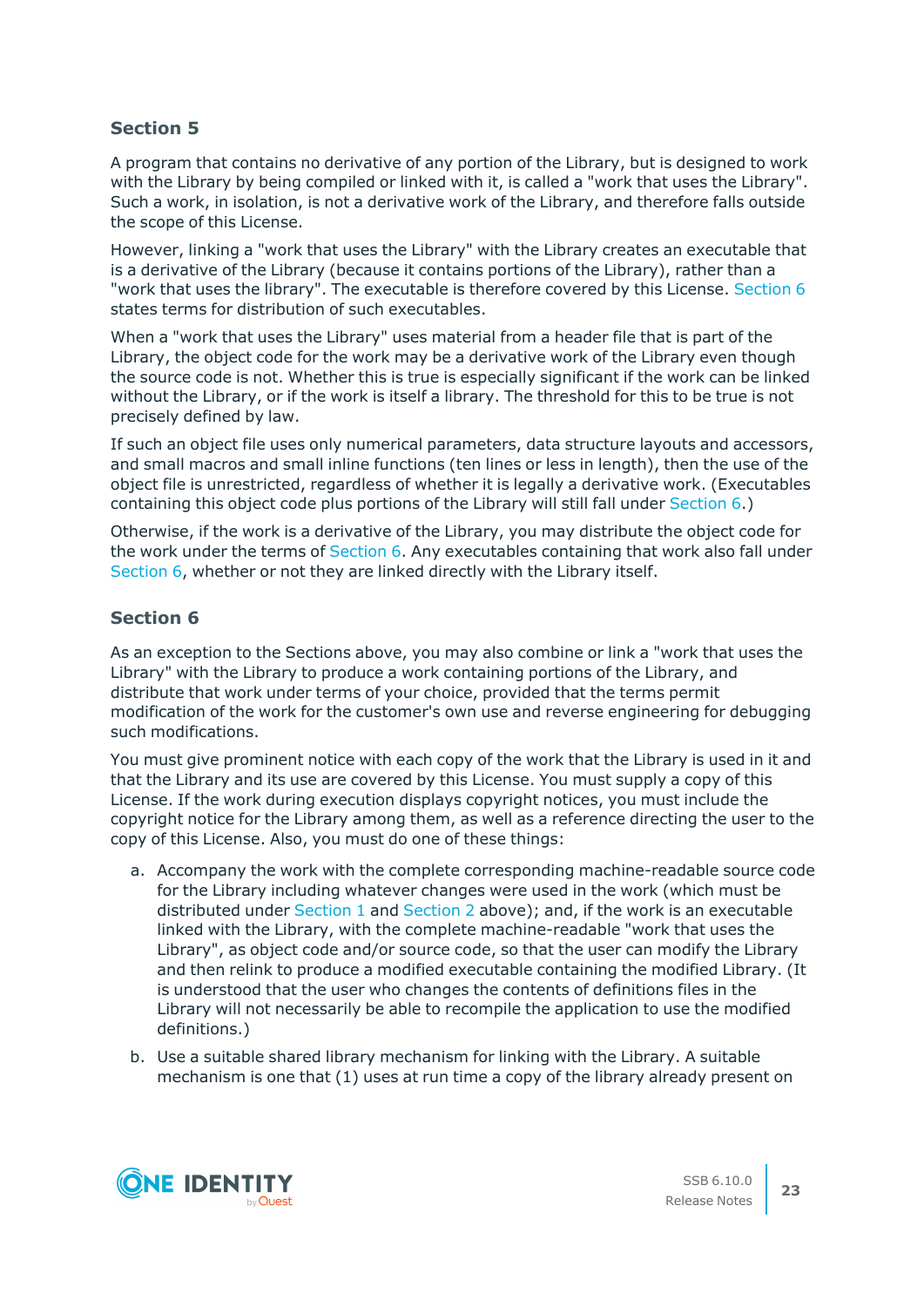the user's computer system, rather than copying library functions into the executable, and (2) will operate properly with a modified version of the library, if the user installs one, as long as the modified version is interface-compatible with the version that the work was made with.

- c. Accompany the work with a written offer, valid for at least three years, to give the same user the materials specified in [Subsection](#page-22-1) 6a, above, for a charge no more than the cost of performing this distribution.
- d. If distribution of the work is made by offering access to copy from a designated place, offer equivalent access to copy the above specified materials from the same place.
- e. Verify that the user has already received a copy of these materials or that you have already sent this user a copy.

For an executable, the required form of the "work that uses the Library" must include any data and utility programs needed for reproducing the executable from it. However, as a special exception, the materials to be distributed need not include anything that is normally distributed (in either source or binary form) with the major components (compiler, kernel, and so on) of the operating system on which the executable runs, unless that component itself accompanies the executable.

It may happen that this requirement contradicts the license restrictions of other proprietary libraries that do not normally accompany the operating system. Such a contradiction means you cannot use both them and the Library together in an executable that you distribute.

## **Section 7**

You may place library facilities that are a work based on the Library side-by-side in a single library together with other library facilities not covered by this License, and distribute such a combined library, provided that the separate distribution of the work based on the Library and of the other library facilities is otherwise permitted, and provided that you do these two things:

- a. Accompany the combined library with a copy of the same work based on the Library, uncombined with any other library facilities. This must be distributed under the terms of the Sections above.
- b. Give prominent notice with the combined library of the fact that part of it is a work based on the Library, and explaining where to find the accompanying uncombined form of the same work.

## **Section 8**

You may not copy, modify, sublicense, link with, or distribute the Library except as expressly provided under this License. Any attempt otherwise to copy, modify, sublicense, link with, or distribute the Library is void, and will automatically terminate your rights under this License. However, parties who have received copies, or rights, from you under this License will not have their licenses terminated so long as such parties remain in full compliance.

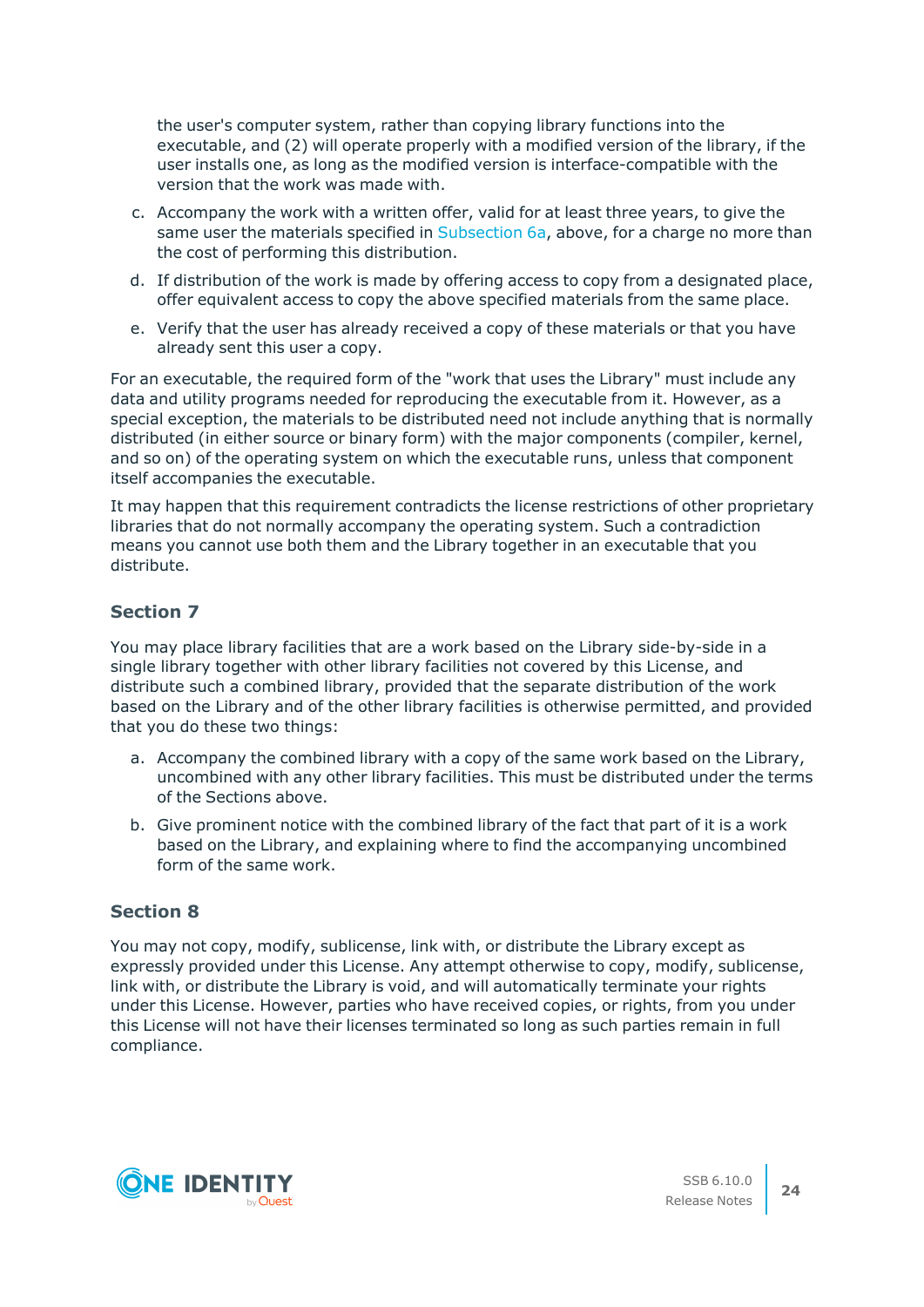You are not required to accept this License, since you have not signed it. However, nothing else grants you permission to modify or distribute the Library or its derivative works. These actions are prohibited by law if you do not accept this License. Therefore, by modifying or distributing the Library (or any work based on the Library), you indicate your acceptance of this License to do so, and all its terms and conditions for copying, distributing or modifying the Library or works based on it.

## **Section 10**

Each time you redistribute the Library (or any work based on the Library), the recipient automatically receives a license from the original licensor to copy, distribute, link with or modify the Library subject to these terms and conditions. You may not impose any further restrictions on the recipients' exercise of the rights granted herein. You are not responsible for enforcing compliance by third parties with this License.

## **Section 11**

If, as a consequence of a court judgment or allegation of patent infringement or for any other reason (not limited to patent issues), conditions are imposed on you (whether by court order, agreement or otherwise) that contradict the conditions of this License, they do not excuse you from the conditions of this License. If you cannot distribute so as to satisfy simultaneously your obligations under this License and any other pertinent obligations, then as a consequence you may not distribute the Library at all. For example, if a patent license would not permit royalty-free redistribution of the Library by all those who receive copies directly or indirectly through you, then the only way you could satisfy both it and this License would be to refrain entirely from distribution of the Library.

If any portion of this section is held invalid or unenforceable under any particular circumstance, the balance of the section is intended to apply, and the section as a whole is intended to apply in other circumstances.

It is not the purpose of this section to induce you to infringe any patents or other property right claims or to contest validity of any such claims; this section has the sole purpose of protecting the integrity of the free software distribution system which is implemented by public license practices. Many people have made generous contributions to the wide range of software distributed through that system in reliance on consistent application of that system; it is up to the author/donor to decide if he or she is willing to distribute software through any other system and a licensee cannot impose that choice.

This section is intended to make thoroughly clear what is believed to be a consequence of the rest of this License.

## **Section 12**

If the distribution and/or use of the Library is restricted in certain countries either by patents or by copyrighted interfaces, the original copyright holder who places the Library under this License may add an explicit geographical distribution limitation excluding those countries, so that distribution is permitted only in or among countries not thus excluded. In such case, this License incorporates the limitation as if written in the body of this License.

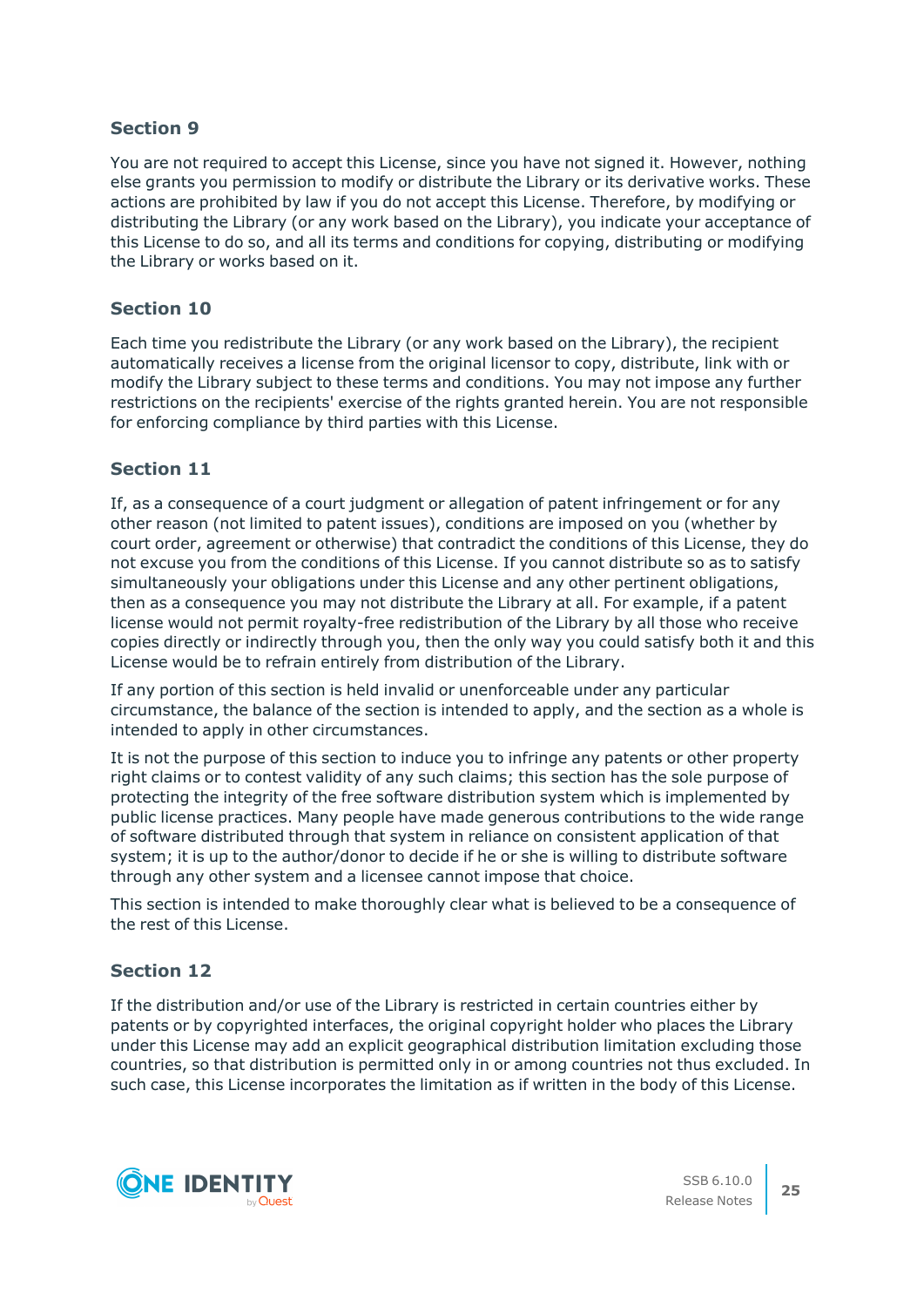The Free Software Foundation may publish revised and/or new versions of the Lesser General Public License from time to time. Such new versions will be similar in spirit to the present version, but may differ in detail to address new problems or concerns.

Each version is given a distinguishing version number. If the Library specifies a version number of this License which applies to it and "any later version", you have the option of following the terms and conditions either of that version or of any later version published by the Free Software Foundation. If the Library does not specify a license version number, you may choose any version ever published by the Free Software Foundation.

## **Section 14**

If you wish to incorporate parts of the Library into other free programs whose distribution conditions are incompatible with these, write to the author to ask for permission. For software which is copyrighted by the Free Software Foundation, write to the Free Software Foundation; we sometimes make exceptions for this. Our decision will be guided by the two goals of preserving the free status of all derivatives of our free software and of promoting the sharing and reuse of software generally.

## **NO WARRANTY Section 15**

BECAUSE THE LIBRARY IS LICENSED FREE OF CHARGE, THERE IS NO WARRANTY FOR THE LIBRARY, TO THE EXTENT PERMITTED BY APPLICABLE LAW. EXCEPT WHEN OTHERWISE STATED IN WRITING THE COPYRIGHT HOLDERS AND/OR OTHER PARTIES PROVIDE THE LIBRARY "AS IS" WITHOUT WARRANTY OF ANY KIND, EITHER EXPRESSED OR IMPLIED, INCLUDING, BUT NOT LIMITED TO, THE IMPLIED WARRANTIES OF MERCHANTABILITY AND FITNESS FOR A PARTICULAR PURPOSE. THE ENTIRE RISK AS TO THE QUALITY AND PERFORMANCE OF THE LIBRARY IS WITH YOU. SHOULD THE LIBRARY PROVE DEFECTIVE, YOU ASSUME THE COST OF ALL NECESSARY SERVICING, REPAIR OR CORRECTION.

## **NO WARRANTY Section 16**

IN NO EVENT UNLESS REQUIRED BY APPLICABLE LAW OR AGREED TO IN WRITING WILL ANY COPYRIGHT HOLDER, OR ANY OTHER PARTY WHO MAY MODIFY AND/OR REDISTRIBUTE THE LIBRARY AS PERMITTED ABOVE, BE LIABLE TO YOU FOR DAMAGES, INCLUDING ANY GENERAL, SPECIAL, INCIDENTAL OR CONSEQUENTIAL DAMAGES ARISING OUT OF THE USE OR INABILITY TO USE THE LIBRARY (INCLUDING BUT NOT LIMITED TO LOSS OF DATA OR DATA BEING RENDERED INACCURATE OR LOSSES SUSTAINED BY YOU OR THIRD PARTIES OR A FAILURE OF THE LIBRARY TO OPERATE WITH ANY OTHER SOFTWARE), EVEN IF SUCH HOLDER OR OTHER PARTY HAS BEEN ADVISED OF THE POSSIBILITY OF SUCH DAMAGES.

END OF TERMS AND CONDITIONS

## **How to Apply These Terms to Your New Libraries**

If you develop a new library, and you want it to be of the greatest possible use to the public, we recommend making it free software that everyone can redistribute and change.

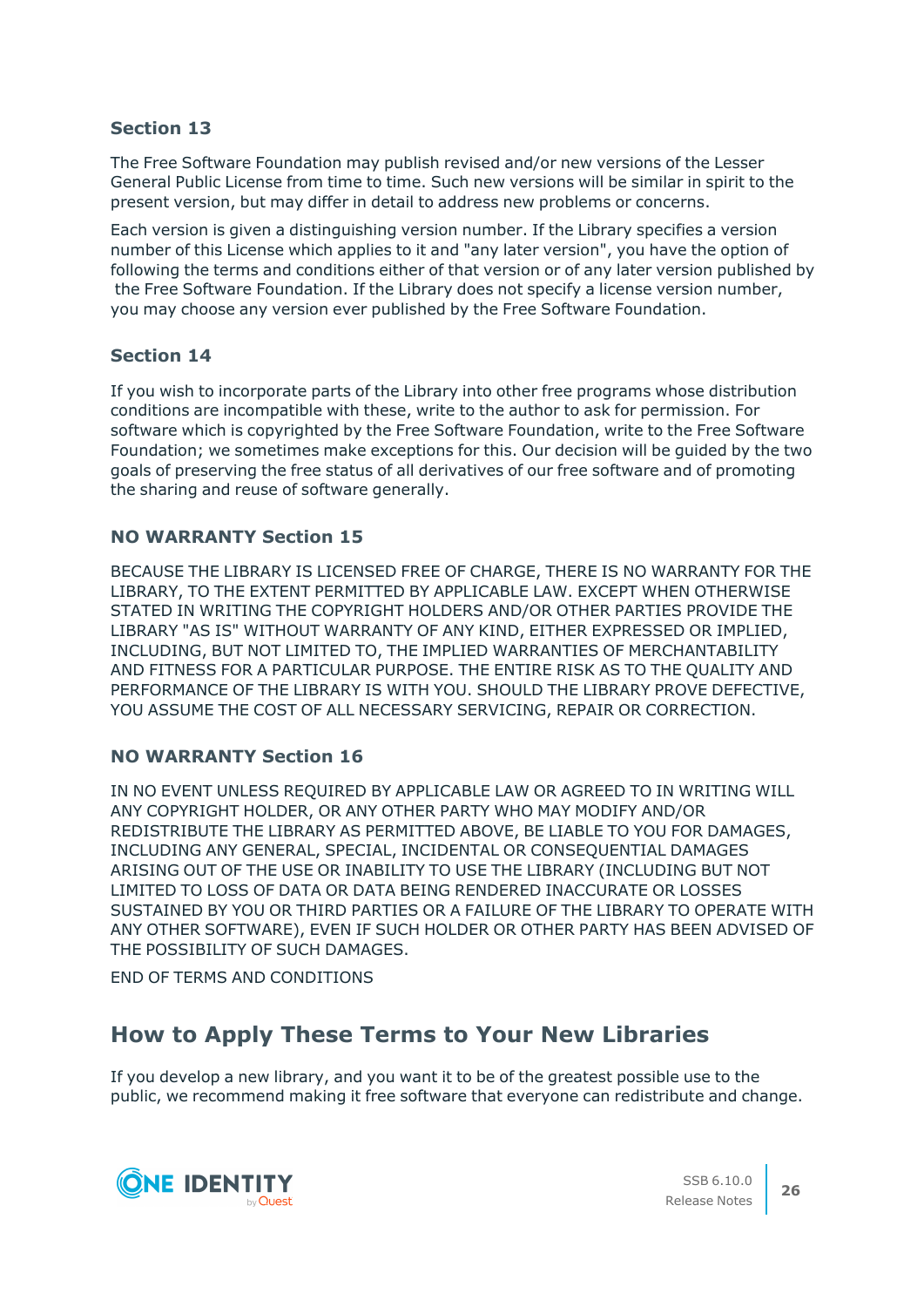You can do so by permitting redistribution under these terms (or, alternatively, under the terms of the ordinary General Public License).

To apply these terms, attach the following notices to the library. It is safest to attach them to the start of each source file to most effectively convey the exclusion of warranty; and each file should have at least the "copyright" line and a pointer to where the full notice is found.

 $\le$  one line to give the library's name and a brief idea of what it does.  $>$  Copyright (C)  $\le$  year $>$ <name of author>

This library is free software; you can redistribute it and/or modify it under the terms of the GNU Lesser General Public License as published by the Free Software Foundation; either version 2.1 of the License, or (at your option) any later version.

This library is distributed in the hope that it will be useful, but WITHOUT ANY WARRANTY; without even the implied warranty of MERCHANTABILITY or FITNESS FOR A PARTICULAR PURPOSE. See the GNU Lesser General Public License for more details.

You should have received a copy of the GNU Lesser General Public License along with this library; if not, write to the Free Software Foundation, Inc., 51 Franklin Street, Fifth Floor, Boston, MA 02110-1301 USA

Also add information on how to contact you by electronic and paper mail.

You should also get your employer (if you work as a programmer) or your school, if any, to sign a "copyright disclaimer" for the library, if necessary. Here is a sample; alter the names:

Yoyodyne, Inc., hereby disclaims all copyright interest in the library `Frob' (a library for tweaking knobs) written by James Random Hacker.

<signature of Ty Coon>, 1 April 1990 Ty Coon, President of Vice

That's all there is to it!

## **License attributions**

#### **OpenSSL**

This product includes software developed by the OpenSSL Project for use in the OpenSSL Toolkit [\(https://www.openssl.org/](https://www.openssl.org/)). This product includes cryptographic software written by Eric Young (eay@cryptsoft.com)

## **OpenSSL**

This product includes software developed by the OpenSSL Project for use in the OpenSSL Toolkit [\(https://www.openssl.org/](https://www.openssl.org/)). This product includes cryptographic software written by Eric Young (eay@cryptsoft.com)